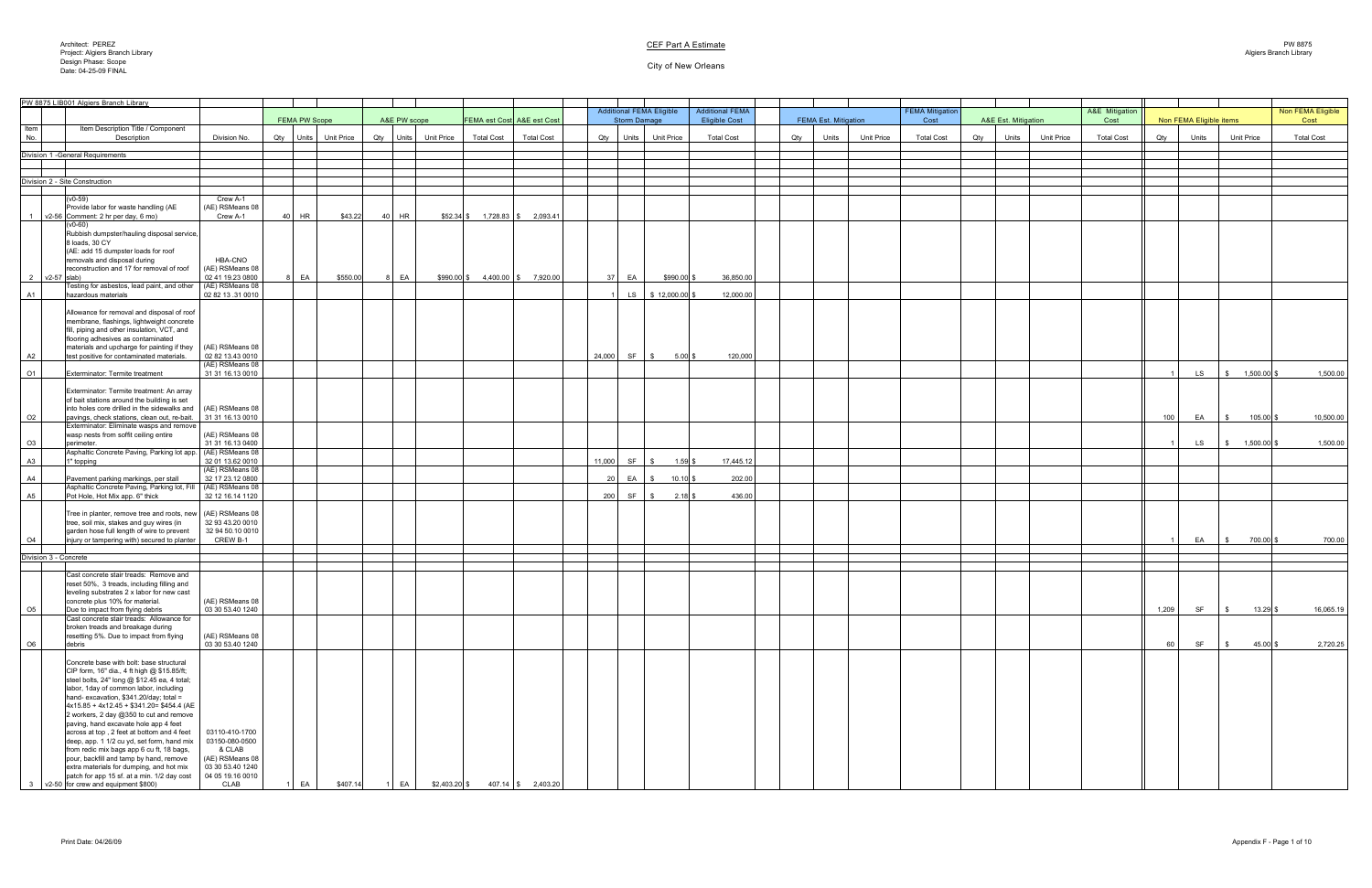#### City of New Orleans

|             |                                                                                                                                                                                                                                                                                                                                                                                                                                                                                                                                                                                                                                                                                                                                                                                                                                                                                                                                                                                                                                                                                                                                                                                                                                                                                               |                                                                                                          | <b>FEMA PW Scope</b>     |                 |                   | A&E PW scope |                                                           |                   | <b>FEMA est Cost A&amp;E est Cost</b>     |  | <b>Storm Damage</b>               | <b>Additional FEMA Eligible</b>           | <b>Additional FEMA</b><br><b>Eligible Cost</b> |     | <b>FEMA Est. Mitigation</b> |                   | <b>FEMA Mitigation</b><br>Cost |     | A&E Est. Mitigation        | A&E Mitigation<br>Cost |     | Non FEMA Eligible items |                   | Non FEMA Eligible<br>Cost |
|-------------|-----------------------------------------------------------------------------------------------------------------------------------------------------------------------------------------------------------------------------------------------------------------------------------------------------------------------------------------------------------------------------------------------------------------------------------------------------------------------------------------------------------------------------------------------------------------------------------------------------------------------------------------------------------------------------------------------------------------------------------------------------------------------------------------------------------------------------------------------------------------------------------------------------------------------------------------------------------------------------------------------------------------------------------------------------------------------------------------------------------------------------------------------------------------------------------------------------------------------------------------------------------------------------------------------|----------------------------------------------------------------------------------------------------------|--------------------------|-----------------|-------------------|--------------|-----------------------------------------------------------|-------------------|-------------------------------------------|--|-----------------------------------|-------------------------------------------|------------------------------------------------|-----|-----------------------------|-------------------|--------------------------------|-----|----------------------------|------------------------|-----|-------------------------|-------------------|---------------------------|
| Item<br>No. | Item Description Title / Component<br>Description                                                                                                                                                                                                                                                                                                                                                                                                                                                                                                                                                                                                                                                                                                                                                                                                                                                                                                                                                                                                                                                                                                                                                                                                                                             | Division No.                                                                                             | Qty   Units   Unit Price |                 |                   |              | Qty   Units   Unit Price                                  | <b>Total Cost</b> | <b>Total Cost</b>                         |  | Qty Units                         | <b>Unit Price</b>                         | <b>Total Cost</b>                              | Qty | Units                       | <b>Unit Price</b> | <b>Total Cost</b>              | Qty | <b>Unit Price</b><br>Units | <b>Total Cost</b>      | Qty | Units                   | <b>Unit Price</b> | <b>Total Cost</b>         |
|             | Demolish light weight concrete. (AE: This<br>was in V0 of PW 8875 as required for roof<br>mitigation proposed, it did not appear in<br>latter versions being replaced with limited<br>roof deck repairs, no explanation of change  <br>was discovered. AE Scope: Remove<br>lightweight roof slab in several sections to<br>allow removal, replacement and temp.<br>roofing of each area in single day to keep<br>building roofed at all times, preventing<br>further damage to interiors. 10% extra<br>added for discontinuous trades, ie having a<br>single crew do several varying tasks, demo,<br>concrete, and roofing.) 4 man crew, 1 day<br>per 400 sf section, 400 sf area req. app. 6<br>cu yd of concrete, 6 - 9 cu yds is a common<br>capacity for a ready mix truck. 4 x \$350 /<br>$\vert$ day + 6 x \$100 / yd = \$1,500 / 400 = \$3.75  <br>per sf avg cost $*$ 24,000 sf = \$90,000, 2/3 to                                                                                                                                                                                                                                                                                                                                                                                    |                                                                                                          |                          |                 |                   |              |                                                           |                   |                                           |  |                                   |                                           |                                                |     |                             |                   |                                |     |                            |                        |     |                         |                   |                           |
|             | v0 removal, 1/3 to new slab)<br>Replace light weight concrete, 20% over<br>ready concrete mix, 2,000 psi; assume<br>100sf/cy for depth of 3"-4" or 240cy ay<br>$($ \$92/cy + \$18.4/cy for 20% more), and<br>roofer laborers, \$56.13/hr. (AE: This was<br>in V0 of PW 8875 as required for roof<br>mitigation proposed, it did not appear in<br>latter versions being replaced with limited<br>roof deck repairs, no explanation of change<br>was discovered. AE Scope: Install new<br>lightweight roof slab in several sections to<br>allow removal, replacement and temp.<br>roofing of each area in single day to keep<br>building roofed at all times, preventing<br>further damage to interiors. 10% extra<br>added for discontinuous trades, ie having a<br>single crew do several varying tasks, demo,<br>concrete, and roofing.) 4 man crew, 1 day<br>per 400 sf section, 400 sf area req. app. 6<br>cu yd of concrete, 6 - 9 cu yds is a common<br>capacity for a ready mix truck. 10% extra<br>added for discontinuous trades, ie having a<br>single crew do several varying tasks, demo,<br>concrete, and roofing. $4 \times $350 / day + 6 \times$<br>$\frac{1}{3}100$ / yd = \$1,500 / 400 = \$3.75 per sf avg<br>$5 \mid v0-24 \mid \text{cost} * 24,000 \text{ sf} = $90,000$ | 03-30                                                                                                    | 24,000 SF                | LS \$ 38,409.01 | $$2.97$ 24,000 SF |              | LS $\frac{1}{2}$ \$ 42,249.91 \$ 38,409.01 \ \$ 42,249.91 |                   | $$3.27$ \$ 71,280.00 \$ 78,408.00         |  |                                   |                                           |                                                |     |                             |                   |                                |     |                            |                        |     |                         |                   |                           |
|             | Repair light weight concrete, reverse<br>installation cost of \$7.00sf (1/3 cost of<br>remove and replace \$15sf) assume 25% of<br>$6 \overline{\smash{\big)}\ \vee 2\text{-}22}$ roof area or 6000sf                                                                                                                                                                                                                                                                                                                                                                                                                                                                                                                                                                                                                                                                                                                                                                                                                                                                                                                                                                                                                                                                                         | Vendor's Quote<br>(Attachment A) 6,000 SF                                                                |                          |                 | \$5.00 6,000 SF   |              |                                                           |                   | $$7.00$ \$ 30,000.00 \$ 42,000.00         |  |                                   |                                           |                                                |     |                             |                   |                                |     |                            |                        |     |                         |                   |                           |
| A6          | Repair light weight concrete fill roof: Credit<br>for roof fill repairs above as roof fill is being<br>removed and replaced in it's entirety.                                                                                                                                                                                                                                                                                                                                                                                                                                                                                                                                                                                                                                                                                                                                                                                                                                                                                                                                                                                                                                                                                                                                                 |                                                                                                          |                          |                 |                   |              |                                                           |                   | $\frac{1}{2}$ (30,000.00) \ \ (42,000.00) |  |                                   |                                           |                                                |     |                             |                   |                                |     |                            |                        |     |                         |                   |                           |
|             | Demolish light weight concrete, assume<br>hazardous material mitigation, as required,<br>if light weight concrete is found to be<br>asbestos-containing, cementitious material<br>v0-22 from flat surface, irregular                                                                                                                                                                                                                                                                                                                                                                                                                                                                                                                                                                                                                                                                                                                                                                                                                                                                                                                                                                                                                                                                          | 13281-120-3100<br>(AE) RSMeans 08<br>$\big $ 02 41 19 .16 0010<br>02 82 13<br>13281-135-0420             | <b>SF</b><br>24,000      |                 | $$2.66$ 24,000 SF |              |                                                           |                   | $$3.05$ \$ 63,840.00 \$ 73,113.60         |  |                                   |                                           |                                                |     |                             |                   |                                |     |                            |                        |     |                         |                   |                           |
|             | Asbestos abatement worker protection,<br>respirator, P.A.P.R., max. (4 at \$770ea);<br>$\sqrt{\frac{60-23}{20}}$ and shower unit (1 $\omega$ \$1,250)                                                                                                                                                                                                                                                                                                                                                                                                                                                                                                                                                                                                                                                                                                                                                                                                                                                                                                                                                                                                                                                                                                                                         | 13281-135-600<br>(AE) RSMeans 08<br>Crew A-9<br>02 82 13.41 0010                                         | EA                       | \$3,879.68      |                   | $1$ EA       |                                                           |                   | $$5,568.10$ \$ 3,879.68 \ \$ 5,568.10     |  |                                   |                                           |                                                |     |                             |                   |                                |     |                            |                        |     |                         |                   |                           |
|             | Division 4 - Masonry                                                                                                                                                                                                                                                                                                                                                                                                                                                                                                                                                                                                                                                                                                                                                                                                                                                                                                                                                                                                                                                                                                                                                                                                                                                                          |                                                                                                          |                          |                 |                   |              |                                                           |                   |                                           |  |                                   |                                           |                                                |     |                             |                   |                                |     |                            |                        |     |                         |                   |                           |
| A7          | (1)<br>Chemical Cleaning of Floor and Exposed<br>Surfaces, heavy masonry cost used, brush<br>and wash, minimum (Adapted from PW<br>8875 V5 Text description which was not<br>carried into V4 est., 1,200 sf under<br>Additional FEMA to total up to 12,000 floor<br>$\sqrt{2-4}$ area of building)<br>Unit Paving, Stone Pavers, Slate: For<br>risers at cast concrete stair treads                                                                                                                                                                                                                                                                                                                                                                                                                                                                                                                                                                                                                                                                                                                                                                                                                                                                                                           | 04930-220-0200<br>(AE) RSMeans 08<br>04 01 30.20 0840   10,791 SF<br>(AE) RSMeans 08<br>32 14 40 10 0010 |                          |                 |                   |              |                                                           |                   | $$2.66$ \ \$ 7,928.36 \ \$ 28,716.15 \    |  | 1,209 SF $\frac{1}{3}$<br>$20$ SF | $2.66$ \ \$<br>$43.00$ \$<br>$\mathbb{S}$ | 3,217.29<br>860.00                             |     |                             |                   |                                |     |                            |                        |     |                         |                   |                           |

## **CEF Part A Estimate**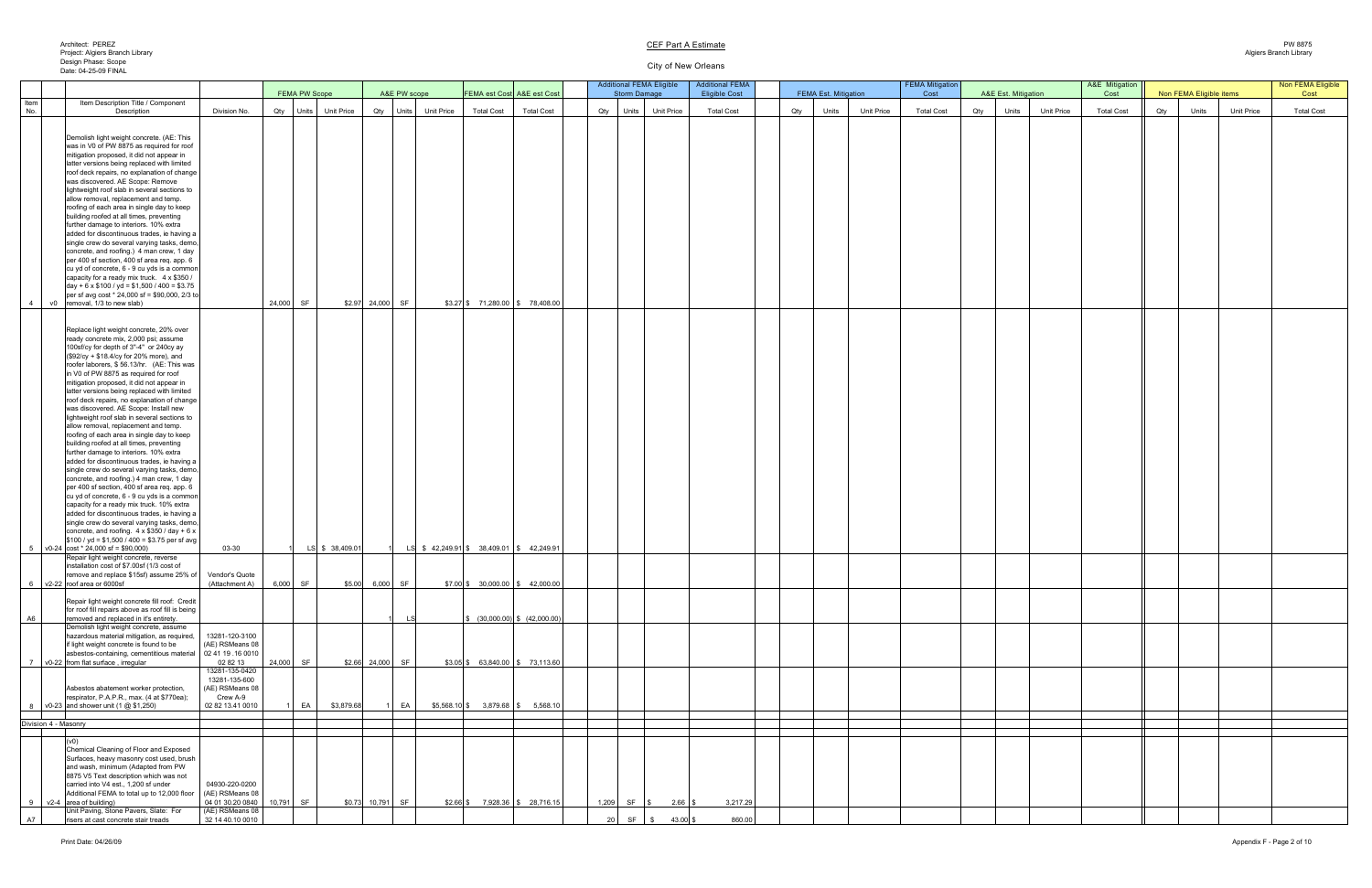# City of New Orleans

| <b>&amp;E Est. Mitigation</b> |                   | A&E Mitigation<br>Cost |     | Non FEMA Eligible items |                   | Non FEMA Eligible<br>Cost |
|-------------------------------|-------------------|------------------------|-----|-------------------------|-------------------|---------------------------|
| Units                         | <b>Unit Price</b> | <b>Total Cost</b>      | Qty | Units                   | <b>Unit Price</b> | <b>Total Cost</b>         |
|                               |                   |                        |     |                         |                   |                           |
|                               |                   |                        |     |                         |                   |                           |
|                               |                   |                        |     |                         |                   |                           |
|                               |                   |                        |     |                         |                   |                           |
|                               |                   |                        |     |                         |                   |                           |
|                               |                   |                        |     |                         |                   |                           |
|                               |                   |                        |     |                         |                   |                           |
|                               |                   |                        |     |                         |                   |                           |
|                               |                   |                        |     |                         |                   |                           |
|                               |                   |                        |     |                         |                   |                           |
|                               |                   |                        |     |                         |                   |                           |
|                               |                   |                        |     |                         |                   |                           |
|                               |                   |                        |     |                         |                   |                           |
|                               |                   |                        |     |                         |                   |                           |
|                               |                   |                        |     |                         |                   |                           |
|                               |                   |                        |     |                         |                   |                           |
|                               |                   |                        |     |                         |                   |                           |
|                               |                   |                        |     |                         |                   |                           |
|                               |                   |                        |     |                         |                   |                           |
|                               |                   |                        |     |                         |                   |                           |
|                               |                   |                        |     |                         |                   |                           |
|                               |                   |                        |     |                         |                   |                           |
|                               |                   |                        |     |                         |                   |                           |
|                               |                   |                        |     |                         |                   |                           |
|                               |                   |                        |     |                         |                   |                           |
|                               |                   |                        |     |                         |                   |                           |
|                               |                   |                        |     |                         |                   |                           |
|                               |                   |                        |     |                         |                   |                           |
|                               |                   |                        |     |                         |                   |                           |
|                               |                   |                        |     |                         |                   |                           |
|                               |                   |                        |     |                         |                   |                           |
|                               |                   |                        |     |                         |                   |                           |
|                               |                   |                        |     |                         |                   |                           |
|                               |                   |                        |     |                         |                   |                           |
|                               |                   |                        |     |                         |                   |                           |
|                               |                   |                        |     |                         |                   |                           |
|                               |                   |                        |     |                         |                   |                           |
|                               |                   |                        |     |                         |                   |                           |
|                               |                   |                        |     |                         |                   |                           |
|                               |                   |                        |     |                         |                   |                           |
|                               |                   |                        |     |                         |                   |                           |
|                               |                   |                        |     |                         |                   |                           |

| <b>FEMA PW Scope</b><br>A&E PW scope<br>FEMA est Cost A&E est Cost<br><b>Eligible Cost</b><br><b>FEMA Est. Mitigation</b><br>A&E Est. Mitigation<br>Cost<br><b>Storm Damage</b><br>Cost<br>Item<br>Item Description Title / Component<br>No.<br><b>Total Cost</b><br><b>Total Cost</b><br><b>Unit Price</b><br><b>Total Cost</b><br>Division No.<br><b>Total Cost</b><br><b>Total Cost</b><br><b>Unit Price</b><br>Qty<br><b>Unit Price</b><br>Description<br><b>Unit Price</b><br>Units<br>Qty   Units   Unit Price<br>Qty Units<br>Units<br>Qty<br>Qty Units I<br>Exterior clean concrete floor, high pressure | Non FEMA Eligible items<br><b>Unit Price</b><br>Qty<br>Units | Cost              |
|------------------------------------------------------------------------------------------------------------------------------------------------------------------------------------------------------------------------------------------------------------------------------------------------------------------------------------------------------------------------------------------------------------------------------------------------------------------------------------------------------------------------------------------------------------------------------------------------------------------|--------------------------------------------------------------|-------------------|
|                                                                                                                                                                                                                                                                                                                                                                                                                                                                                                                                                                                                                  |                                                              |                   |
|                                                                                                                                                                                                                                                                                                                                                                                                                                                                                                                                                                                                                  |                                                              | <b>Total Cost</b> |
| (AE) RSMeans 08<br>water, minimum (clean outside plaza and                                                                                                                                                                                                                                                                                                                                                                                                                                                                                                                                                       |                                                              |                   |
| <b>A8</b><br>20,070.40<br>04 01 30.20 0440<br>10,000<br>SF \$<br>$2.01$ \$<br>steps)                                                                                                                                                                                                                                                                                                                                                                                                                                                                                                                             |                                                              |                   |
| Stone Masonry, Stone Riser, Slate, remove<br>and replace. Remove plants growing in                                                                                                                                                                                                                                                                                                                                                                                                                                                                                                                               |                                                              |                   |
| (AE) RSMeans 08<br>steps and risers and patch. 2 days labor                                                                                                                                                                                                                                                                                                                                                                                                                                                                                                                                                      |                                                              |                   |
| 32 14 40.10 0010<br>and materials for plant removal and<br>29,016.00<br>A9<br><b>SF</b><br><b>CLAB</b><br>$39.00$ \$<br>744<br>patching<br>$\sqrt{S}$                                                                                                                                                                                                                                                                                                                                                                                                                                                            |                                                              |                   |
| Division 5 - Metals                                                                                                                                                                                                                                                                                                                                                                                                                                                                                                                                                                                              |                                                              |                   |
|                                                                                                                                                                                                                                                                                                                                                                                                                                                                                                                                                                                                                  |                                                              |                   |
| Metal Restoration and Cleaning: Allowance                                                                                                                                                                                                                                                                                                                                                                                                                                                                                                                                                                        |                                                              |                   |
| for spot cleaning of rust and corrosion with<br>hand sand blast, 10% all cols, beams,                                                                                                                                                                                                                                                                                                                                                                                                                                                                                                                            |                                                              |                   |
| joists, deck and misc metal based at 1.25 sf (AE) RSMeans 08<br>A10<br>per sf of floor area.<br>04 01 30.20 1440<br>3,000<br>SF \$<br>7,069.44<br>$2.36$ \$                                                                                                                                                                                                                                                                                                                                                                                                                                                      |                                                              |                   |
| Paint structural steel and piping. Paints and                                                                                                                                                                                                                                                                                                                                                                                                                                                                                                                                                                    |                                                              |                   |
| protective coatings, inorganic zinc rich<br>primer, self cure, sprayed, 50% adder for                                                                                                                                                                                                                                                                                                                                                                                                                                                                                                                            |                                                              |                   |
| intricate structure is included in unit price.                                                                                                                                                                                                                                                                                                                                                                                                                                                                                                                                                                   |                                                              |                   |
| Allowance for spot painting of rust and<br>corrosion, 10% all cols, beams, joists, deck                                                                                                                                                                                                                                                                                                                                                                                                                                                                                                                          |                                                              |                   |
| and misc metal based at 1.25 sf per sf of<br>(AE) RSMeans 08                                                                                                                                                                                                                                                                                                                                                                                                                                                                                                                                                     |                                                              |                   |
| A11<br>09 91 13.42 0190<br>3,000<br>$SF \mid $$<br>6,900.00<br>floor area.                                                                                                                                                                                                                                                                                                                                                                                                                                                                                                                                       |                                                              |                   |
| Remove rust on top-side of deck, metal                                                                                                                                                                                                                                                                                                                                                                                                                                                                                                                                                                           |                                                              |                   |
| cleaning, brush off blast, (SSPC-SP7), 20%<br>area of deck assumed (from FEMA PW                                                                                                                                                                                                                                                                                                                                                                                                                                                                                                                                 |                                                              |                   |
| 8875 VO) (AE Scope: This item pertained                                                                                                                                                                                                                                                                                                                                                                                                                                                                                                                                                                          |                                                              |                   |
| to a FEMA recommendation related to a<br>20% lightweight fill replacement, as 100%                                                                                                                                                                                                                                                                                                                                                                                                                                                                                                                               |                                                              |                   |
| of the lightweight fill is to be removed and<br>05910-500-6230                                                                                                                                                                                                                                                                                                                                                                                                                                                                                                                                                   |                                                              |                   |
| (AE) RSMeans 08<br>replaced, this needs to be expanded to<br>09 91 13.42 0190<br>$4,800$ SF<br>10   $\sqrt{0-47}$   100% of the metal roof deck.)<br>\$0.37<br>4,800 SF<br>$$0.41$ \$ 1,763.04 \\$<br>19,200<br>SF<br>7,872.00<br>1,968.00<br>$$0.41$ $$$                                                                                                                                                                                                                                                                                                                                                        |                                                              |                   |
| (AE) RSMeans 08<br>Recoat top side of metal roof deck, 20%                                                                                                                                                                                                                                                                                                                                                                                                                                                                                                                                                       |                                                              |                   |
| A12<br>24,000<br>55,200.00<br>09 91 13.42 0190<br>$2.30$ \$<br>deck area assumed, galvanized paint<br>SF \$<br>Evaluate metal deck for FM rating (wind pull<br>Crew R-4                                                                                                                                                                                                                                                                                                                                                                                                                                          |                                                              |                   |
| (AE) RSMeans 08<br>out / uplift resistance) (from FEMA PW<br>  11a   v0-43   8875 VO)<br>$24$ HR<br>Crew R-4<br>24 HR<br>\$63.40<br>\$74.28 \$<br>$1,521.60$ \$<br>1,782.68                                                                                                                                                                                                                                                                                                                                                                                                                                      |                                                              |                   |
| Credit for: Evaluate metal deck for FM                                                                                                                                                                                                                                                                                                                                                                                                                                                                                                                                                                           |                                                              |                   |
| rating (wind pull out / uplift resistance) (from<br>FEMA PW 8875 VO). This does not need<br>Crew R-4                                                                                                                                                                                                                                                                                                                                                                                                                                                                                                             |                                                              |                   |
| (AE) RSMeans 08  <br>to be done as the lightweight fill is being                                                                                                                                                                                                                                                                                                                                                                                                                                                                                                                                                 |                                                              |                   |
| Crew R-4<br>$(1,521.60)$ \$ $(1,782.68)$<br>$11b$ v0-43 removed and replaced.                                                                                                                                                                                                                                                                                                                                                                                                                                                                                                                                    |                                                              |                   |
| Division 6 - Wood & Plastics                                                                                                                                                                                                                                                                                                                                                                                                                                                                                                                                                                                     |                                                              |                   |
| $(v0-25)$                                                                                                                                                                                                                                                                                                                                                                                                                                                                                                                                                                                                        |                                                              |                   |
| Replace Damaged Roof Cants, treated<br>07510-400-0012                                                                                                                                                                                                                                                                                                                                                                                                                                                                                                                                                            |                                                              |                   |
| lumber, 4" x 4" cut diagonally at roof<br>(AE) RSMeans 08<br>12 $\sqrt{2}$ -23 perimeter<br>07 51 13.30 0012<br>648 LF<br>\$2.51<br>$$3.18$ $$$ $1,625.70$ $$$ $2,061.16$<br>648 LF                                                                                                                                                                                                                                                                                                                                                                                                                              |                                                              |                   |
|                                                                                                                                                                                                                                                                                                                                                                                                                                                                                                                                                                                                                  |                                                              |                   |
| $(V0-26)$<br>06110-575-0100<br>Edge Blocking, support for cants,<br>06110-575-0110                                                                                                                                                                                                                                                                                                                                                                                                                                                                                                                               |                                                              |                   |
| Crew F-5<br>2x4"(\$0.8/LF, base support) and 2x6"                                                                                                                                                                                                                                                                                                                                                                                                                                                                                                                                                                |                                                              |                   |
| (AE) RSMeans 08<br>(\$0.825/LF, vertical/edge for anchoring drip<br>06 11 10.02 0010<br>edge flashing), treated lumber,                                                                                                                                                                                                                                                                                                                                                                                                                                                                                          |                                                              |                   |
| \$3,357.53<br>$$4,897.32$ \$<br>$E_A$<br>EA<br>$3,357.53$ \$<br>13   v2-24   648L Fperimeter, 48 labor hours, \$56.13/hr<br>Crew F-5<br>4,897.32<br>(AE) RSMeans 08                                                                                                                                                                                                                                                                                                                                                                                                                                              |                                                              |                   |
| 06 11 10<br>$5,000.00$ \$<br>5,000.00<br>A13<br>Rough Carpentry<br>LS                                                                                                                                                                                                                                                                                                                                                                                                                                                                                                                                            |                                                              |                   |
| (AE) RSMeans 08<br>100.00<br>06 05 05.20 0010<br>A14<br>$10.00$ \$<br>Selective Demolition millwork<br>LF.                                                                                                                                                                                                                                                                                                                                                                                                                                                                                                       |                                                              |                   |
|                                                                                                                                                                                                                                                                                                                                                                                                                                                                                                                                                                                                                  |                                                              |                   |
| Division 7 - Thermal & Moisture Protection                                                                                                                                                                                                                                                                                                                                                                                                                                                                                                                                                                       |                                                              |                   |
| $(v0-57)$                                                                                                                                                                                                                                                                                                                                                                                                                                                                                                                                                                                                        |                                                              |                   |
| $01 - 54 - 33 - 60 - 0140$<br>Construction Aid Equipment, boom work<br>(AE) RSMeans 08<br>platform, 40' snorkel, or equivalent to                                                                                                                                                                                                                                                                                                                                                                                                                                                                                |                                                              |                   |
| \$1,792.00<br>$1,792.00$ \$<br>01 54 33.60 0140<br>$1$   MON<br>$1$ MON<br>$$2,083.20$ \$<br>2,083.20<br>14 v2-54 support roof work                                                                                                                                                                                                                                                                                                                                                                                                                                                                              |                                                              |                   |
| $(v0-58)$                                                                                                                                                                                                                                                                                                                                                                                                                                                                                                                                                                                                        |                                                              |                   |
| $01 - 54 - 33 - 60 - 2800$<br>Construction Aid Equipment, crane, 105'                                                                                                                                                                                                                                                                                                                                                                                                                                                                                                                                            |                                                              |                   |
| (AE) RSMeans 08<br>Jib, self propelled, 4 x 4, with telescoping<br>$1$   MON<br>\$2,374.40<br>$$2,374.40$ \ \$<br>5,300.00<br>15   v2-55   boom, 5 ton, to support roof work<br>01 54 33.60 2800<br>$1$ MON<br>$2,374.40$ \$<br>2,374.40<br>MON   \$ 2,650.00 \$                                                                                                                                                                                                                                                                                                                                                 |                                                              |                   |
|                                                                                                                                                                                                                                                                                                                                                                                                                                                                                                                                                                                                                  |                                                              |                   |
| Remove/Demolish Temporary Roof, roll                                                                                                                                                                                                                                                                                                                                                                                                                                                                                                                                                                             |                                                              |                   |
| 07060-110-3450<br>roofing, cold adhesive, including any                                                                                                                                                                                                                                                                                                                                                                                                                                                                                                                                                          |                                                              |                   |
| (AE) RSMeans 08<br>residual built-up roof, temporary covers for<br>24,000 SF<br>06 11 10<br>$$0.26$ 24,000 SF<br>  16a   v2-18 the 2 dome skylights, and vent flashings<br>$$0.41$ \$<br>$6,128.64$ \$ $9,840.00$                                                                                                                                                                                                                                                                                                                                                                                                |                                                              |                   |

## **CEF Part A Estimate**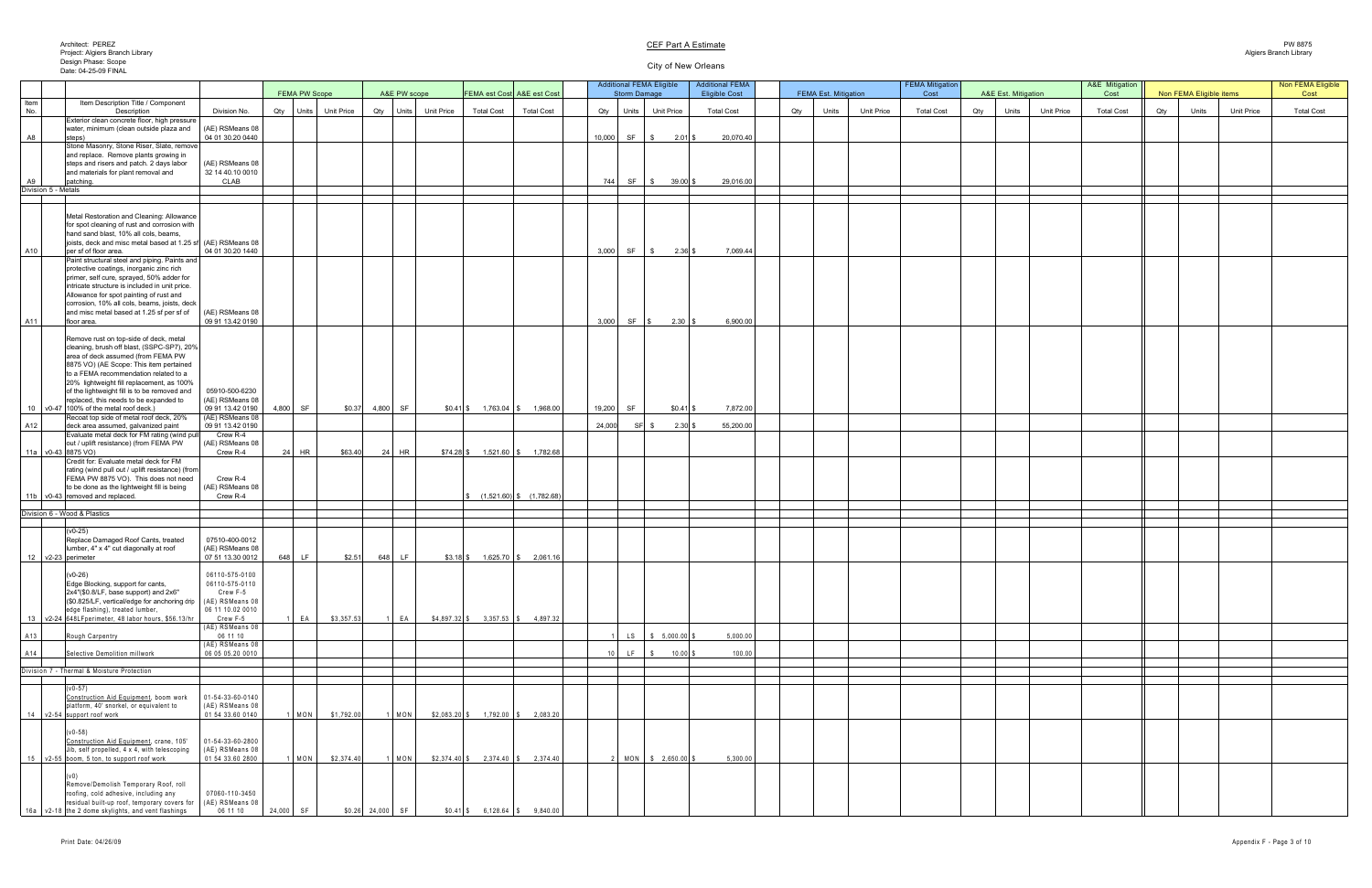|     | A&E Est. Mitigation |            | A&E Mitigation<br>Cost |     | Non FEMA Eligible items |            | Non FEMA Eligible<br>Cost |
|-----|---------------------|------------|------------------------|-----|-------------------------|------------|---------------------------|
|     |                     |            |                        |     |                         |            |                           |
| Qty | Units               | Unit Price | <b>Total Cost</b>      | Qty | Units                   | Unit Price | <b>Total Cost</b>         |
|     |                     |            |                        |     |                         |            |                           |
|     |                     |            |                        |     |                         |            |                           |
|     |                     |            |                        |     |                         |            |                           |
|     |                     |            |                        |     |                         |            |                           |
|     |                     |            |                        |     |                         |            |                           |
|     |                     |            |                        |     |                         |            |                           |
|     |                     |            |                        |     |                         |            |                           |
|     |                     |            |                        |     |                         |            |                           |
|     |                     |            |                        |     |                         |            |                           |
|     |                     |            |                        |     |                         |            |                           |
|     |                     |            |                        |     |                         |            |                           |
|     |                     |            |                        |     |                         |            |                           |
|     |                     |            |                        |     |                         |            |                           |
|     |                     |            |                        |     |                         |            |                           |
|     |                     |            |                        |     |                         |            |                           |
|     |                     |            |                        |     |                         |            |                           |
|     |                     |            |                        |     |                         |            |                           |
|     |                     |            |                        |     |                         |            |                           |
|     |                     |            |                        |     |                         |            |                           |
|     |                     |            |                        |     |                         |            |                           |
|     |                     |            |                        |     |                         |            |                           |
|     |                     |            |                        |     |                         |            |                           |
|     |                     |            |                        |     |                         |            |                           |
|     |                     |            |                        |     |                         |            |                           |
|     |                     |            |                        |     |                         |            |                           |
|     |                     |            |                        |     |                         |            |                           |
|     |                     |            |                        |     |                         |            |                           |
|     |                     |            |                        |     |                         |            |                           |
|     |                     |            |                        |     |                         |            |                           |
|     |                     |            |                        |     |                         |            |                           |
|     |                     |            |                        |     |                         |            |                           |
|     |                     |            |                        |     |                         |            |                           |
|     |                     |            |                        |     |                         |            |                           |
|     |                     |            |                        |     |                         |            |                           |
|     |                     |            |                        |     |                         |            |                           |
|     |                     |            |                        |     |                         |            |                           |
|     |                     |            |                        |     |                         |            |                           |
|     |                     |            |                        |     |                         |            |                           |
|     |                     |            |                        |     |                         |            |                           |
|     |                     |            |                        |     |                         |            |                           |
|     |                     |            |                        |     |                         |            |                           |
|     |                     |            |                        |     |                         |            |                           |
|     |                     |            |                        |     |                         |            |                           |
|     |                     |            |                        |     |                         |            |                           |
|     |                     |            |                        |     |                         |            |                           |

|                    |                                                                                                    |                                     |           |                                        |                    |              |                                                      |                                          | <b>Additional FEMA Eligible</b> |                                                      | <b>Additional FEMA</b> |                             |                   | <b>FEMA Mitigation</b> |     |                     |                   | A&E Mitigation    |     |                         |                   | Non FEMA Eli      |
|--------------------|----------------------------------------------------------------------------------------------------|-------------------------------------|-----------|----------------------------------------|--------------------|--------------|------------------------------------------------------|------------------------------------------|---------------------------------|------------------------------------------------------|------------------------|-----------------------------|-------------------|------------------------|-----|---------------------|-------------------|-------------------|-----|-------------------------|-------------------|-------------------|
|                    |                                                                                                    |                                     |           | <b>FEMA PW Scope</b>                   |                    | A&E PW scope | <b>FEMA est Cost</b> A&E est Cost                    |                                          | Storm Damage                    |                                                      | <b>Eligible Cost</b>   | <b>FEMA Est. Mitigation</b> |                   | Cost                   |     | A&E Est. Mitigation |                   | Cost              |     | Non FEMA Eligible items |                   | Cost              |
| <b>Item</b><br>No. | Item Description Title / Component<br>Description                                                  | Division No.                        |           | Qty Units Unit Price                   |                    |              | <b>Total Cost</b><br>Qty Units Unit Price            | <b>Total Cost</b>                        | Qty I<br>Units                  | <b>Unit Price</b>                                    | <b>Total Cost</b>      | Qty<br>Units                | <b>Unit Price</b> | <b>Total Cost</b>      | Qty | Units               | <b>Unit Price</b> | <b>Total Cost</b> | Qty | Units                   | <b>Unit Price</b> | <b>Total Cost</b> |
|                    |                                                                                                    |                                     |           |                                        |                    |              |                                                      |                                          |                                 |                                                      |                        |                             |                   |                        |     |                     |                   |                   |     |                         |                   |                   |
|                    | Credit for Remove/Demolish Temporary                                                               |                                     |           |                                        |                    |              |                                                      |                                          |                                 |                                                      |                        |                             |                   |                        |     |                     |                   |                   |     |                         |                   |                   |
|                    | Roof, roll roofing, cold adhesive, including                                                       |                                     |           |                                        |                    |              |                                                      |                                          |                                 |                                                      |                        |                             |                   |                        |     |                     |                   |                   |     |                         |                   |                   |
|                    | any residual built-up roof, temporary covers<br>for the 2 dome skylights, and vent flashings.      |                                     |           |                                        |                    |              |                                                      |                                          |                                 |                                                      |                        |                             |                   |                        |     |                     |                   |                   |     |                         |                   |                   |
|                    | This work will be performed under                                                                  |                                     |           |                                        |                    |              |                                                      |                                          |                                 |                                                      |                        |                             |                   |                        |     |                     |                   |                   |     |                         |                   |                   |
| 16b                | lightweight roof fill removals.                                                                    |                                     |           |                                        |                    |              |                                                      |                                          |                                 | LS $\begin{bmatrix} 1 \\ 1 \end{bmatrix}$ (9,840.00) | (9,840.00)             |                             |                   |                        |     |                     |                   |                   |     |                         |                   |                   |
|                    | Pavement caulking at plaza deck and steps<br>leading up to plaza. Polyurethane or                  |                                     |           |                                        |                    |              |                                                      |                                          |                                 |                                                      |                        |                             |                   |                        |     |                     |                   |                   |     |                         |                   |                   |
|                    | elastomeric caulking, 1/2" x 1/4", 1 or 2                                                          |                                     |           |                                        |                    |              |                                                      |                                          |                                 |                                                      |                        |                             |                   |                        |     |                     |                   |                   |     |                         |                   |                   |
|                    | component or equivalent at joints between                                                          |                                     |           |                                        |                    |              |                                                      |                                          |                                 |                                                      |                        |                             |                   |                        |     |                     |                   |                   |     |                         |                   |                   |
|                    | steps and plaza, steps and parking lot and                                                         |                                     |           |                                        |                    |              |                                                      |                                          |                                 |                                                      |                        |                             |                   |                        |     |                     |                   |                   |     |                         |                   |                   |
| A15                | joints between paving panels at plaza and<br>tread sections                                        | (AE) RSMeans 08<br>07 92 10.10 3600 |           |                                        |                    |              |                                                      |                                          | 2,232<br>LF <b>L</b>            | $$3.47$ \ $$$                                        | 7,739.50               |                             |                   |                        |     |                     |                   |                   |     |                         |                   |                   |
|                    | $(v0-32)$                                                                                          |                                     |           |                                        |                    |              |                                                      |                                          |                                 |                                                      |                        |                             |                   |                        |     |                     |                   |                   |     |                         |                   |                   |
|                    | Caulk Vent Flashings, Square Skylights and                                                         |                                     |           |                                        |                    |              |                                                      |                                          |                                 |                                                      |                        |                             |                   |                        |     |                     |                   |                   |     |                         |                   |                   |
|                    | standing seam Dome Skylight,<br>Polyurethane or elastomeric caulking, 1/2" x                       |                                     |           |                                        |                    |              |                                                      |                                          |                                 |                                                      |                        |                             |                   |                        |     |                     |                   |                   |     |                         |                   |                   |
|                    | 1/4", 1 or 2 component or equivalent at                                                            |                                     |           |                                        |                    |              |                                                      |                                          |                                 |                                                      |                        |                             |                   |                        |     |                     |                   |                   |     |                         |                   |                   |
|                    | base around vents and joints at the                                                                | 07920-800-3200                      |           |                                        |                    |              |                                                      |                                          |                                 |                                                      |                        |                             |                   |                        |     |                     |                   |                   |     |                         |                   |                   |
|                    | standing seam metal structure containing                                                           | (AE) RSMeans 08                     |           |                                        |                    |              |                                                      |                                          |                                 |                                                      |                        |                             |                   |                        |     |                     |                   |                   |     |                         |                   |                   |
|                    | v2-30 skylight                                                                                     | 07 92 10.10 3600<br>07650-600-2500  | 300       | l LF I                                 | \$2.82             | LF.          | $$3.47$ \ \$<br>$846.72$ \$                          | 1,040.26                                 |                                 |                                                      |                        |                             |                   |                        |     |                     |                   |                   |     |                         |                   |                   |
|                    | Replace Copper flashing (including                                                                 | (AE) RSMeans 08                     |           |                                        |                    |              |                                                      |                                          |                                 |                                                      |                        |                             |                   |                        |     |                     |                   |                   |     |                         |                   |                   |
|                    | 18   v2-16 decorative bars/trim, $(400 \text{ ft} \times 4 \text{ ft})$                            | $076510.102500$ 1,600 SF            |           |                                        |                    |              | $$10.17$ 1,600 SF $$15.64$ \$ 16,271.36 \$ 25,016.32 |                                          |                                 |                                                      |                        |                             |                   |                        |     |                     |                   |                   |     |                         |                   |                   |
| A <sub>16</sub>    | Replace Copper flashing (including<br>decorative bars/trim, $(400 \text{ ft} \times 4 \text{ ft})$ | (AE) RSMeans 08<br>07 65 10.10 2500 |           |                                        |                    |              |                                                      |                                          | 960<br><b>SF</b>                | $$15.64$ \ \$                                        | 15,014.40              |                             |                   |                        |     |                     |                   |                   |     |                         |                   |                   |
|                    |                                                                                                    | Crew Q-9                            |           |                                        |                    |              |                                                      |                                          |                                 |                                                      |                        |                             |                   |                        |     |                     |                   |                   |     |                         |                   |                   |
|                    |                                                                                                    | (AE) RSMeans 08                     |           |                                        |                    |              |                                                      |                                          |                                 |                                                      |                        |                             |                   |                        |     |                     |                   |                   |     |                         |                   |                   |
| 19                 | v2-17 Repair loose copper fascia and trims                                                         | Crew Q-9                            |           | $\overline{\phantom{a}}$ HR<br>\$52.37 |                    | 80 HR        | $$64.60$ \$                                          | $4,189.70$ \$ 5,168.13                   |                                 |                                                      |                        |                             |                   |                        |     |                     |                   |                   |     |                         |                   |                   |
|                    | $(v0-27)$                                                                                          |                                     |           |                                        |                    |              |                                                      |                                          |                                 |                                                      |                        |                             |                   |                        |     |                     |                   |                   |     |                         |                   |                   |
|                    | Replace Flashing up to 4 bends, .032"T,                                                            |                                     |           |                                        |                    |              |                                                      |                                          |                                 |                                                      |                        |                             |                   |                        |     |                     |                   |                   |     |                         |                   |                   |
|                    | 2'w, for roof perimeter (648If), standing<br>seam dome skylight structure (1, 25'x10'),            | 07650-600-0100<br>(AE) RSMeans 08   |           |                                        |                    |              |                                                      |                                          |                                 |                                                      |                        |                             |                   |                        |     |                     |                   |                   |     |                         |                   |                   |
|                    | 20   v2-25   ventilators (6, 3'x3'), & roof drain (8, 2'x2')                                       | 07 65 10.10 2500                    |           | $1,522$ SF                             | $$5.96$ 1,522 SF   |              | $$5.96$ \$                                           | $9,068.68$ $\vert$ \$ $9,068.68$ $\vert$ |                                 |                                                      |                        |                             |                   |                        |     |                     |                   |                   |     |                         |                   |                   |
|                    | $(v0-29)$                                                                                          | 07650-600-1600                      |           |                                        |                    |              |                                                      |                                          |                                 |                                                      |                        |                             |                   |                        |     |                     |                   |                   |     |                         |                   |                   |
|                    | Counter Flashing, dome standing seam<br>21 v2-27 skylight, copper, 16 oz, 70 LFx 1 ft              | (AE) RSMeans 08<br>07 65 10.10 1600 |           | 70 SF                                  | \$5.96             | 70 SF        | $$9.77$ $$$<br>$417.09$ \$                           | 683.65                                   |                                 |                                                      |                        |                             |                   |                        |     |                     |                   |                   |     |                         |                   |                   |
|                    |                                                                                                    | 07210-950-0550                      |           |                                        |                    |              |                                                      |                                          |                                 |                                                      |                        |                             |                   |                        |     |                     |                   |                   |     |                         |                   |                   |
|                    | Install Ceiling Insulation, fiberglass, foil                                                       | (AE) RSMeans 08                     |           |                                        |                    |              |                                                      |                                          |                                 |                                                      |                        |                             |                   |                        |     |                     |                   |                   |     |                         |                   |                   |
|                    | 22 v2-33 faced, 23"W, 9"th, R30                                                                    | 07 21 16.20 0550<br>07220-700-0120  | 12,000 SF |                                        | $$1.07$ 12,000 SF  |              | $$1.16$ $$$ $12,794.88$ $$$ $13,870.08$              |                                          |                                 |                                                      |                        |                             |                   |                        |     |                     |                   |                   |     |                         |                   |                   |
|                    | Replace asphalt- impregnated fiber board                                                           | (AE) RSMeans 08                     |           |                                        |                    |              |                                                      |                                          |                                 |                                                      |                        |                             |                   |                        |     |                     |                   |                   |     |                         |                   |                   |
|                    | 23a   v2-28 density, 1"th, R2.5                                                                    | 06 11 10                            | 24,000 SF |                                        | $$0.86$ 24,000 SF  |              | $$0.86$ \ \$ 20,643.84 \ \$ 20,643.84 \              |                                          |                                 |                                                      |                        |                             |                   |                        |     |                     |                   |                   |     |                         |                   |                   |
|                    | Credit for: Replace asphalt- impregnated                                                           | $07 - 22$                           |           |                                        |                    |              |                                                      |                                          |                                 |                                                      |                        |                             |                   |                        |     |                     |                   |                   |     |                         |                   |                   |
|                    | fiber board. This is being replaced with<br>23b v2-28 lightweight roof fill replacement.           | (AE) RSMeans 08<br>06 11 10         | 24,000 SF |                                        | $$-0.86$ 24,000 SF |              |                                                      |                                          |                                 |                                                      |                        |                             |                   |                        |     |                     |                   |                   |     |                         |                   |                   |
|                    | Install cap sheet as demolition and                                                                |                                     |           |                                        |                    |              |                                                      |                                          |                                 |                                                      |                        |                             |                   |                        |     |                     |                   |                   |     |                         |                   |                   |
|                    | replacement of roof deck proceeds.                                                                 |                                     |           |                                        |                    |              |                                                      |                                          |                                 |                                                      |                        |                             |                   |                        |     |                     |                   |                   |     |                         |                   |                   |
|                    | Perform work in several sections to allow<br>removal, replacement and temp. roofing of             |                                     |           |                                        |                    |              |                                                      |                                          |                                 |                                                      |                        |                             |                   |                        |     |                     |                   |                   |     |                         |                   |                   |
|                    | each area in single day to keep building                                                           |                                     |           |                                        |                    |              |                                                      |                                          |                                 |                                                      |                        |                             |                   |                        |     |                     |                   |                   |     |                         |                   |                   |
|                    | roofed at all times, preventing further                                                            |                                     |           |                                        |                    |              |                                                      |                                          |                                 |                                                      |                        |                             |                   |                        |     |                     |                   |                   |     |                         |                   |                   |
|                    | damage to interiors. 10% extra added for                                                           |                                     |           |                                        |                    |              |                                                      |                                          |                                 |                                                      |                        |                             |                   |                        |     |                     |                   |                   |     |                         |                   |                   |
|                    | discontinuous trades, ie having a single<br>crew do several varying tasks, demo,                   |                                     |           |                                        |                    |              |                                                      |                                          |                                 |                                                      |                        |                             |                   |                        |     |                     |                   |                   |     |                         |                   |                   |
| A17                | concrete, and roofing.                                                                             |                                     |           |                                        |                    |              |                                                      |                                          | 24,000<br>SF                    | $1.50$ \$                                            | 36,000.00              |                             |                   |                        |     |                     |                   |                   |     |                         |                   |                   |
|                    | $(v0-31)$                                                                                          |                                     |           |                                        |                    |              |                                                      |                                          |                                 |                                                      |                        |                             |                   |                        |     |                     |                   |                   |     |                         |                   |                   |
|                    | Replace built up roof, asphalt flood coat on                                                       |                                     |           |                                        |                    |              |                                                      |                                          |                                 |                                                      |                        |                             |                   |                        |     |                     |                   |                   |     |                         |                   |                   |
|                    | asphalt base sheet, 4ply, #15 asphalt felt,                                                        |                                     |           |                                        |                    |              |                                                      |                                          |                                 |                                                      |                        |                             |                   |                        |     |                     |                   |                   |     |                         |                   |                   |
|                    | mopped (AE comment: 2 ply modified                                                                 |                                     |           |                                        |                    |              |                                                      |                                          |                                 |                                                      |                        |                             |                   |                        |     |                     |                   |                   |     |                         |                   |                   |
|                    | bitumen hot mop current roofing standard<br>24 $\sqrt{2}$ -29 for city restoration projects)       | 07510-300-2200 24,000 SF            |           |                                        | $$1.68$ 24,000 SF  |              | $$3.19$ $$$ 40,320.00 $$$ 76,560.00                  |                                          |                                 |                                                      |                        |                             |                   |                        |     |                     |                   |                   |     |                         |                   |                   |
|                    |                                                                                                    |                                     |           |                                        |                    |              |                                                      |                                          |                                 |                                                      |                        |                             |                   |                        |     |                     |                   |                   |     |                         |                   |                   |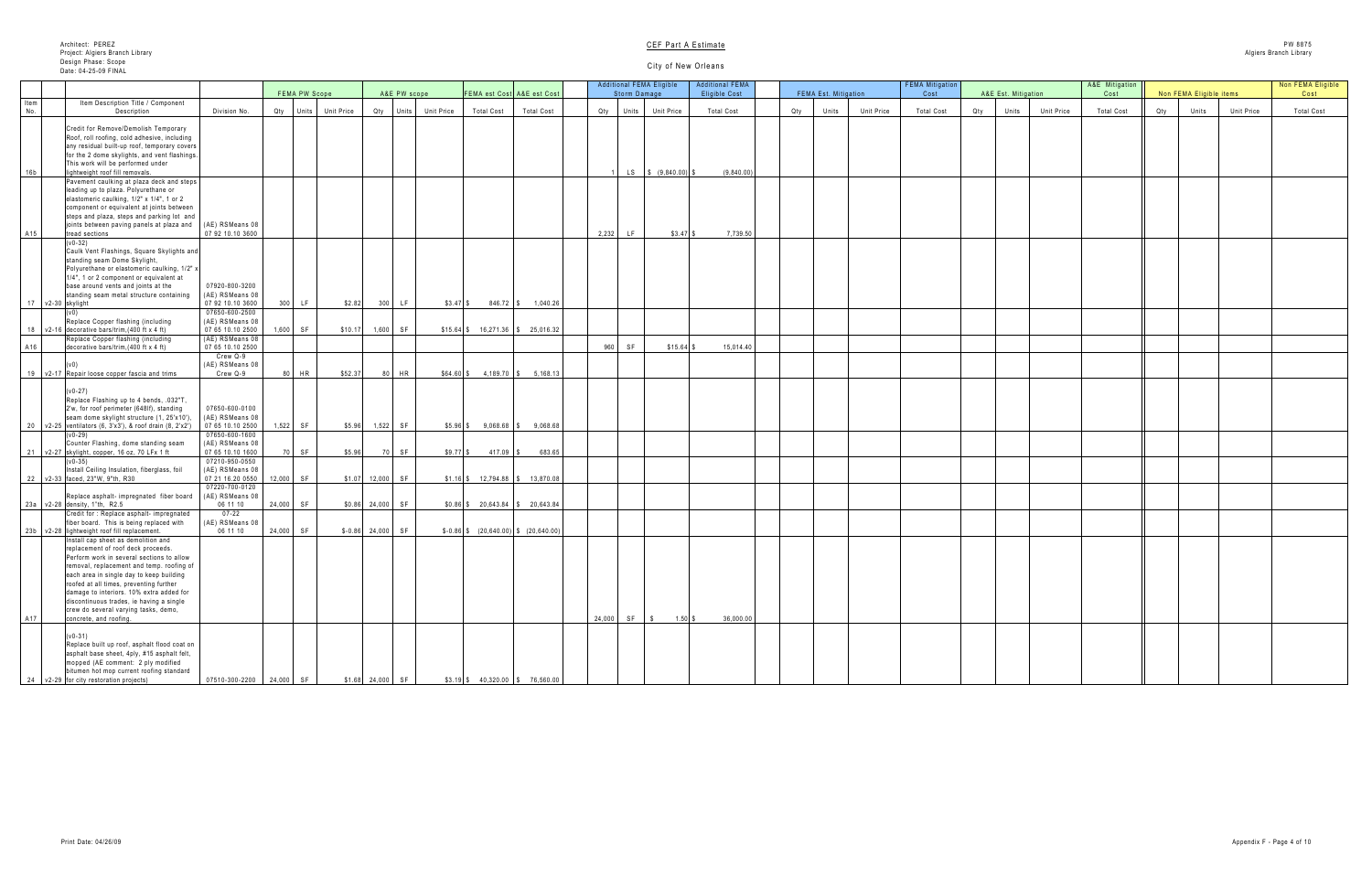|                 |            | A&E Mitigation    |     |             |                         |                                | Non FEMA Eligible |
|-----------------|------------|-------------------|-----|-------------|-------------------------|--------------------------------|-------------------|
| Est. Mitigation |            | Cost              |     |             | Non FEMA Eligible items |                                | Cost              |
| Units           | Unit Price | <b>Total Cost</b> | Qty |             | Units                   | Unit Price                     | <b>Total Cost</b> |
|                 |            |                   |     |             |                         |                                |                   |
|                 |            |                   |     |             |                         |                                |                   |
|                 |            |                   |     |             |                         |                                |                   |
|                 |            |                   |     |             |                         |                                |                   |
|                 |            |                   |     |             |                         |                                |                   |
|                 |            |                   |     |             |                         |                                |                   |
|                 |            |                   |     |             |                         |                                |                   |
|                 |            |                   |     |             |                         |                                |                   |
|                 |            |                   |     |             |                         |                                |                   |
|                 |            |                   |     |             |                         |                                |                   |
|                 |            |                   |     |             |                         |                                |                   |
|                 |            |                   |     |             |                         |                                |                   |
|                 |            |                   |     |             |                         |                                |                   |
|                 |            |                   |     |             |                         |                                |                   |
|                 |            |                   |     |             |                         |                                |                   |
|                 |            |                   |     |             |                         |                                |                   |
|                 |            |                   |     |             |                         |                                |                   |
|                 |            |                   |     |             |                         |                                |                   |
|                 |            |                   |     |             |                         |                                |                   |
|                 |            |                   |     |             |                         |                                |                   |
|                 |            |                   |     |             |                         |                                |                   |
|                 |            |                   |     |             |                         |                                |                   |
|                 |            |                   |     |             |                         |                                |                   |
|                 |            |                   |     |             |                         |                                |                   |
|                 |            |                   |     |             |                         |                                |                   |
|                 |            |                   |     |             |                         |                                |                   |
|                 |            |                   |     |             |                         |                                |                   |
|                 |            |                   |     |             |                         |                                |                   |
|                 |            |                   |     |             |                         |                                |                   |
|                 |            |                   |     |             |                         |                                |                   |
|                 |            |                   |     |             |                         |                                |                   |
|                 |            |                   |     |             |                         |                                |                   |
|                 |            |                   |     |             |                         |                                |                   |
|                 |            |                   |     |             |                         |                                |                   |
|                 |            |                   |     |             |                         |                                |                   |
|                 |            |                   |     |             |                         |                                |                   |
|                 |            |                   |     |             |                         |                                |                   |
|                 |            |                   |     |             |                         |                                |                   |
|                 |            |                   |     | $\mathbf 1$ | EA                      | 166.88 \$<br>$\boldsymbol{\$}$ | 166.88            |
|                 |            |                   |     |             |                         |                                |                   |
|                 |            |                   |     |             |                         |                                |                   |
|                 |            |                   |     |             |                         |                                |                   |
|                 |            |                   |     |             |                         |                                |                   |
|                 |            |                   |     |             |                         |                                |                   |
|                 |            |                   |     |             |                         |                                |                   |
|                 |            |                   |     |             |                         |                                |                   |
|                 |            |                   |     |             |                         |                                |                   |
|                 |            |                   |     |             |                         |                                |                   |
|                 |            |                   |     |             |                         |                                |                   |
|                 |            |                   |     |             |                         |                                |                   |
|                 |            |                   |     |             |                         |                                |                   |
|                 |            |                   |     |             |                         |                                |                   |

|                    |                                                                                                                                                                                                                                                                                                                                                                                                                                                                                                                                                                                                                                                                                                                |                                                                                                  |               |                      |                   |                      |                                                                                  |                   | <b>Additional FEMA Eligible</b> |                       | Additional FEMA      |     |                      |                   | <b>FEMA Mitigation</b> |     |                     |                   | A&E Mitigation    |     |                         |                   | Non FEMA Eligible |
|--------------------|----------------------------------------------------------------------------------------------------------------------------------------------------------------------------------------------------------------------------------------------------------------------------------------------------------------------------------------------------------------------------------------------------------------------------------------------------------------------------------------------------------------------------------------------------------------------------------------------------------------------------------------------------------------------------------------------------------------|--------------------------------------------------------------------------------------------------|---------------|----------------------|-------------------|----------------------|----------------------------------------------------------------------------------|-------------------|---------------------------------|-----------------------|----------------------|-----|----------------------|-------------------|------------------------|-----|---------------------|-------------------|-------------------|-----|-------------------------|-------------------|-------------------|
| Item               | Item Description Title / Component                                                                                                                                                                                                                                                                                                                                                                                                                                                                                                                                                                                                                                                                             |                                                                                                  | FEMA PW Scope |                      | A&E PW scope      |                      | FEMA est Cost A&E est Cost                                                       |                   | Storm Damage                    |                       | <b>Eligible Cost</b> |     | FEMA Est. Mitigation |                   | Cost                   |     | A&E Est. Mitigation |                   | Cost              |     | Non FEMA Eligible items |                   | Cost              |
| No.                | Description                                                                                                                                                                                                                                                                                                                                                                                                                                                                                                                                                                                                                                                                                                    | Division No.                                                                                     |               | Qty Units Unit Price |                   | Qty Units Unit Price | <b>Total Cost</b>                                                                | <b>Total Cost</b> | Qty   Units   Unit Price        |                       | <b>Total Cost</b>    | Qty | Units                | <b>Unit Price</b> | <b>Total Cost</b>      | Qty | Units               | <b>Unit Price</b> | <b>Total Cost</b> | Qty | Units                   | <b>Unit Price</b> | <b>Total Cost</b> |
|                    | Install roof deck tapered insulation,<br>polyisocyanurate 2 lb/cf density, tapered for<br>drainage, R5.1 avg at assumed 20% above<br>unit cost of 1.14/board ft(BF) to cover for<br>uncertainty to cover for void from removal<br>of light weight concrete: BF calculated<br>based on 4" at perimeter and 2.5" at ridge,<br>tapering base width is three (36') for width<br>of roof length of roof is 216' (AE Scope:<br>While tapered insulation is not required as<br>the all lightweight fill is being replaced to<br>match existing slopes, a layer of insulation<br>should be included in the work as required<br>by hurricane guidelines, to absorb impact of<br>debries and prevent damage to roofing - |                                                                                                  |               |                      |                   |                      |                                                                                  |                   |                                 |                       |                      |     |                      |                   |                        |     |                     |                   |                   |     |                         |                   |                   |
|                    | cap sheet under insulation, directly on slab.<br>Use foam board sandwiched between<br>layers suitable for hot mopping to provide a<br>monolithic roof assembly to resist rip off in<br>hurrican. Allow 50% of tapered insulation                                                                                                                                                                                                                                                                                                                                                                                                                                                                               |                                                                                                  |               |                      |                   |                      |                                                                                  |                   |                                 |                       |                      |     |                      |                   |                        |     |                     |                   |                   |     |                         |                   |                   |
|                    | 25 $\sqrt{0.48}$ for this item.)<br>Install self tapping TEK screws with 3"                                                                                                                                                                                                                                                                                                                                                                                                                                                                                                                                                                                                                                    | 07220-700-1765 40,824 BF                                                                         |               |                      | $$1.23$ 20,412 BF |                      | $$2.15$ $$50,112.28$ $$43,885.80$                                                |                   |                                 |                       |                      |     |                      |                   |                        |     |                     |                   |                   |     |                         |                   |                   |
|                    | plastic washer heads, over roof deck<br>Perlite, taperted insulation, light weight fill,<br>and metal deck, 1 screw/2sf (roof is<br>24,000sf). Or recommended bt roofing<br>consultant to meet wind load; \$425/500 (10"<br>screw), \$75/1000 (3" plastic washer head);<br>1 screw/sf @4 (15'x15') corners, totals<br>$$11.933; + 20\%$ contingency for perimeter,<br>totaling \$14,320; 120hrs, sheet metal<br>worker, Q-9 @\$58.45/hr totals \$7,014.                                                                                                                                                                                                                                                        | Vedor's quote                                                                                    |               |                      |                   |                      |                                                                                  |                   |                                 |                       |                      |     |                      |                   |                        |     |                     |                   |                   |     |                         |                   |                   |
|                    | 26a v0-50 (From PW 88745 VO)                                                                                                                                                                                                                                                                                                                                                                                                                                                                                                                                                                                                                                                                                   | (Attachment D)                                                                                   | EA            | \$21,334.00          | 1   EA            |                      | $$23,894.08$ \$23,894.08 \$21,334.00 \$23,894.08                                 |                   |                                 |                       |                      |     |                      |                   |                        |     |                     |                   |                   |     |                         |                   |                   |
| 26b                | Credit for Install self tapping TEK screws                                                                                                                                                                                                                                                                                                                                                                                                                                                                                                                                                                                                                                                                     | Vedor's quote<br>(Attachment D)                                                                  |               | EA \$ (21,334.00)    |                   |                      | EA $\frac{1}{2}$ (21,334.00) $\frac{1}{2}$ (21,334.00) $\frac{1}{2}$ (21,334.00) |                   |                                 |                       |                      |     |                      |                   |                        |     |                     |                   |                   |     |                         |                   |                   |
|                    |                                                                                                                                                                                                                                                                                                                                                                                                                                                                                                                                                                                                                                                                                                                |                                                                                                  |               |                      |                   |                      |                                                                                  |                   |                                 |                       |                      |     |                      |                   |                        |     |                     |                   |                   |     |                         |                   |                   |
|                    | Division 8 - Doors & Windows                                                                                                                                                                                                                                                                                                                                                                                                                                                                                                                                                                                                                                                                                   |                                                                                                  |               |                      |                   |                      |                                                                                  |                   |                                 |                       |                      |     |                      |                   |                        |     |                     |                   |                   |     |                         |                   |                   |
| A18                | Selective Demolition, Doors, frames glass<br>and metal, Interior & exterior, 1 3/8"th,<br>single, 3' x 7' high                                                                                                                                                                                                                                                                                                                                                                                                                                                                                                                                                                                                 | (AE) RSMeans 08<br>08 05 05.10 0500                                                              |               |                      |                   |                      |                                                                                  |                   | $EA$ $\sqrt$                    | $75.00$ \\$           | 300.00               |     |                      |                   |                        |     |                     |                   |                   |     |                         |                   |                   |
|                    | Replace Aluminum and Glass doors and<br>hardware (including closers and hold<br>opens (upcharge for impact resistant glazing   08 11 16.10 0030                                                                                                                                                                                                                                                                                                                                                                                                                                                                                                                                                                | (AE) RSMeans 08                                                                                  |               |                      |                   |                      |                                                                                  |                   |                                 |                       |                      |     |                      |                   |                        |     |                     |                   |                   |     |                         |                   |                   |
| A19                | on exterior doors under mitigation)<br>Selective Demolition, Doors, Interior, 1                                                                                                                                                                                                                                                                                                                                                                                                                                                                                                                                                                                                                                | 08 81 10.10 0010<br>(AE) RSMeans 08                                                              |               |                      |                   |                      |                                                                                  |                   |                                 | EA   \$ 2,475.00   \$ | 9,900.00             |     |                      |                   |                        |     |                     |                   |                   |     |                         |                   |                   |
| A20                | $3/8$ "th, single, $3'$ x $7'$ high                                                                                                                                                                                                                                                                                                                                                                                                                                                                                                                                                                                                                                                                            | 08 05 05.10 0500<br>(AE) RSMeans 08                                                              |               |                      |                   |                      |                                                                                  |                   |                                 | EA   \$ 18.80   \$    | 112.80               |     |                      |                   |                        |     |                     |                   |                   |     |                         |                   |                   |
| A21                | Door frames, commerical, hollow metal,<br>welded                                                                                                                                                                                                                                                                                                                                                                                                                                                                                                                                                                                                                                                               | 08 12 13.13 0100<br>08 12 13.13 4900                                                             |               |                      |                   |                      |                                                                                  |                   |                                 | EA \$ 222.66 \$       | 1,335.94             |     |                      |                   |                        |     |                     |                   |                   |     |                         |                   |                   |
|                    | Wood Doors, Paneled, Interior, Solid, 1 3/8"<br>thick, $3'-0'' \times 6'-8''$ commercial grade door,                                                                                                                                                                                                                                                                                                                                                                                                                                                                                                                                                                                                           | (AE) RSMeans 08                                                                                  |               |                      |                   |                      |                                                                                  |                   |                                 |                       |                      |     |                      |                   |                        |     |                     |                   |                   |     |                         |                   |                   |
| A22                | mortise lockset, hinges, closers and hold<br>opens where appropriate.                                                                                                                                                                                                                                                                                                                                                                                                                                                                                                                                                                                                                                          | 08 14 33.10 1380<br>08 71 20.15 0050                                                             |               |                      |                   |                      |                                                                                  |                   |                                 | EA   \$ 778.85   \$   | 4,673.09             |     |                      |                   |                        |     |                     |                   |                   |     |                         |                   |                   |
| A23                | Allowance to replace doors in affected walls (AE) RSMeans 08<br>50% due to water damage                                                                                                                                                                                                                                                                                                                                                                                                                                                                                                                                                                                                                        | 08 14 16.09 0080                                                                                 |               |                      |                   |                      |                                                                                  |                   | $EA$ \$                         | $166.88$ \$           | 166.88               |     |                      |                   |                        |     |                     |                   |                   |     |                         |                   |                   |
| A24                | Allowance to replace doors in affected walls<br>50% due to termite damage                                                                                                                                                                                                                                                                                                                                                                                                                                                                                                                                                                                                                                      | (AE) RSMeans 08<br>08 14 16.09 0080                                                              |               |                      |                   |                      |                                                                                  |                   |                                 |                       |                      |     |                      |                   |                        |     |                     |                   |                   |     | EA                      | 166.88            | 166.88            |
|                    | Replace plastic dome skylight at \$13.90ea<br>and carpenter labor support at \$55.35hr,<br>27 v2-19 2hrs/skylight                                                                                                                                                                                                                                                                                                                                                                                                                                                                                                                                                                                              | 08620-800-0700<br>Crew G-7<br>(AE) RSMeans 08<br>08 62 13.20 0400<br>Crew G-7                    | E             | \$111.64             | $2$ EA            | $$151.50$ \$         | $223.28$ \ \ \$                                                                  | 302.99            |                                 |                       |                      |     |                      |                   |                        |     |                     |                   |                   |     |                         |                   |                   |
|                    | Construction Aid Equipment, scissors lift or<br>equivalent, and labor, for interior skylight<br>fixtures replacement<br>(AE: Cost for lift rental and operation only,<br>labor for ceiling replacements under<br>division 9 for each ceiling system, for use in<br>suspended ceiling, drywall flat ceiling, and                                                                                                                                                                                                                                                                                                                                                                                                | <b>FEMA Equipment</b><br>Rates for<br>DR-601-LA &<br>1603-LA, Code<br>8491,120hrs<br>@\$11.80/hr |               |                      |                   |                      |                                                                                  |                   |                                 |                       |                      |     |                      |                   |                        |     |                     |                   |                   |     |                         |                   |                   |
| A25                | peaked "skylight" ceilings, 3 months, 2                                                                                                                                                                                                                                                                                                                                                                                                                                                                                                                                                                                                                                                                        | (AE) RSMeans 08<br>01-54-33-60-0010                                                              |               |                      |                   |                      |                                                                                  |                   |                                 | $MO$ \$ 3,155.20 \$   | 18,931.20            |     |                      |                   |                        |     |                     |                   |                   |     |                         |                   |                   |
| $28$ $v2-39$ Means | $(v0-41)$<br>Additional Labor Support for Glass<br>Replacement, use glazier labor cost in RS                                                                                                                                                                                                                                                                                                                                                                                                                                                                                                                                                                                                                   | 08810-260-2201<br>Crew H-2<br>(AE) RSMeans 08<br>Crew H-2                                        | $2$ HR        | \$46.41              | $12$ HR           | $$50.96$ \$          | $556.95$ \$                                                                      | 611.47            |                                 |                       |                      |     |                      |                   |                        |     |                     |                   |                   |     |                         |                   |                   |
|                    |                                                                                                                                                                                                                                                                                                                                                                                                                                                                                                                                                                                                                                                                                                                |                                                                                                  |               |                      |                   |                      |                                                                                  |                   |                                 |                       |                      |     |                      |                   |                        |     |                     |                   |                   |     |                         |                   |                   |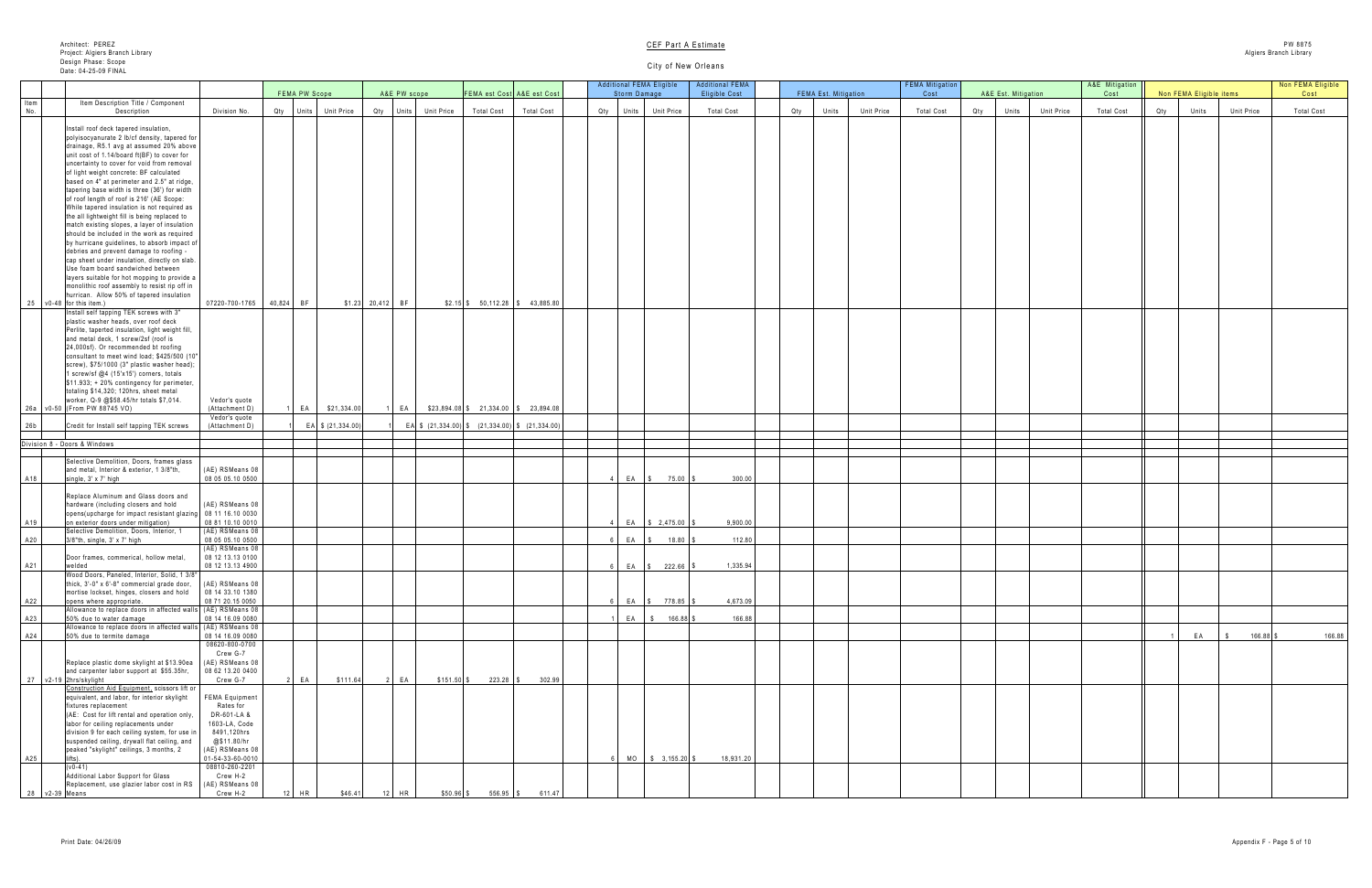|     | A&E Est. Mitigation |                   | A&E Mitigation<br>Cost |     | Non FEMA Eligible items |            | Non FEMA Eligible<br>Cost |
|-----|---------------------|-------------------|------------------------|-----|-------------------------|------------|---------------------------|
| Qty | Units               | <b>Unit Price</b> | <b>Total Cost</b>      | Qty | Units                   | Unit Price | <b>Total Cost</b>         |
|     |                     |                   |                        |     |                         |            |                           |
|     |                     |                   |                        |     |                         |            |                           |
|     |                     |                   |                        |     |                         |            |                           |
|     |                     |                   |                        |     |                         |            |                           |
|     |                     |                   |                        |     |                         |            |                           |
|     |                     |                   |                        |     |                         |            |                           |
|     |                     |                   |                        |     |                         |            |                           |
|     |                     |                   |                        |     |                         |            |                           |
|     |                     |                   |                        |     |                         |            |                           |
|     |                     |                   |                        |     |                         |            |                           |
|     |                     |                   |                        |     |                         |            |                           |
|     |                     |                   |                        |     |                         |            |                           |
|     |                     |                   |                        |     |                         |            |                           |
|     |                     |                   |                        |     |                         |            |                           |
|     |                     |                   |                        |     |                         |            |                           |
|     |                     |                   |                        |     |                         |            |                           |
|     |                     |                   |                        |     |                         |            |                           |
|     |                     |                   |                        |     |                         |            |                           |
|     |                     |                   |                        |     |                         |            |                           |
|     |                     |                   |                        |     |                         |            |                           |
|     |                     |                   |                        |     |                         |            |                           |
|     |                     |                   |                        |     |                         |            |                           |
|     |                     |                   |                        |     |                         |            |                           |
|     |                     |                   |                        |     |                         |            |                           |
|     |                     |                   |                        |     |                         |            |                           |
|     |                     |                   |                        |     |                         |            |                           |
|     |                     |                   |                        |     |                         |            |                           |
|     |                     |                   |                        |     |                         |            |                           |
|     |                     |                   |                        |     |                         |            |                           |
|     |                     |                   |                        |     |                         |            |                           |
|     |                     |                   |                        |     |                         |            |                           |
|     |                     |                   |                        |     |                         |            |                           |
|     |                     |                   |                        |     |                         |            |                           |
|     |                     |                   |                        |     |                         |            |                           |
|     |                     |                   |                        |     |                         |            |                           |

|      |                                                                                                          |                                      |               |                      |                     |              |              |                        |                                       |       |              | <b>Additional FEMA Eligible</b> | <b>Additional FEMA</b> |     |                             |                   | <b>FEMA Mitigation</b> |     |                     |                   | A&E Mitigation    |     |                         |                   | Non FEMA Eli      |
|------|----------------------------------------------------------------------------------------------------------|--------------------------------------|---------------|----------------------|---------------------|--------------|--------------|------------------------|---------------------------------------|-------|--------------|---------------------------------|------------------------|-----|-----------------------------|-------------------|------------------------|-----|---------------------|-------------------|-------------------|-----|-------------------------|-------------------|-------------------|
| Item | Item Description Title / Component                                                                       |                                      | FEMA PW Scope |                      |                     | A&E PW scope |              |                        | <b>FEMA est Cost</b> A&E est Cost     |       | Storm Damage |                                 | <b>Eligible Cost</b>   |     | <b>FEMA Est. Mitigation</b> |                   | Cost                   |     | A&E Est. Mitigation |                   | Cost              |     | Non FEMA Eligible items |                   | Cost              |
| No.  | Description                                                                                              | Division No.                         |               | Qty Units Unit Price |                     | Qty Units    | Unit Price   | <b>Total Cost</b>      | <b>Total Cost</b>                     | Qty   | Units        | <b>Unit Price</b>               | <b>Total Cost</b>      | Qty | Units                       | <b>Unit Price</b> | <b>Total Cost</b>      | Qty | Units               | <b>Unit Price</b> | <b>Total Cost</b> | Qty | Units                   | <b>Unit Price</b> | <b>Total Cost</b> |
|      | $(v0-40)$                                                                                                | 08810-260-2200                       |               |                      |                     |              |              |                        |                                       |       |              |                                 |                        |     |                             |                   |                        |     |                     |                   |                   |     |                         |                   |                   |
|      | Replace glass windows, tempered, clear.                                                                  | Vendors Quote<br>Attachment E        |               |                      |                     |              |              |                        |                                       |       |              |                                 |                        |     |                             |                   |                        |     |                     |                   |                   |     |                         |                   |                   |
|      | 1/2"th or better performance glass under                                                                 | (AE) RSMeans 08                      |               |                      |                     |              |              |                        |                                       |       |              |                                 |                        |     |                             |                   |                        |     |                     |                   |                   |     |                         |                   |                   |
|      | 29   v2-38  "Least Cost Repair Provides for Mitigation"                                                  | 08 81 10.10 2400                     | 81 SF         | \$30.91              |                     | <b>SF</b>    | $$34.50$ \\$ |                        | $2,503.87$ \$ 2,794.18                |       |              |                                 |                        |     |                             |                   |                        |     |                     |                   |                   |     |                         |                   |                   |
|      | Least Cost Repair Provide for mitigation, 3                                                              |                                      |               |                      |                     |              |              |                        |                                       |       |              |                                 |                        |     |                             |                   |                        |     |                     |                   |                   |     |                         |                   |                   |
|      | windows ea measure 27sf, totaling 81sf @                                                                 |                                      |               |                      |                     |              |              |                        |                                       |       |              |                                 |                        |     |                             |                   |                        |     |                     |                   |                   |     |                         |                   |                   |
|      | 528.10sf (N/A cost will not be included in                                                               |                                      |               |                      |                     |              |              |                        |                                       |       |              |                                 |                        |     |                             |                   |                        |     |                     |                   |                   |     |                         |                   |                   |
|      | the HMP as Least option used                                                                             |                                      |               |                      |                     |              |              |                        |                                       |       |              |                                 |                        |     |                             |                   |                        |     |                     |                   |                   |     |                         |                   |                   |
|      | (AE: In PW 8875 Mitigation HMP3 [v0-53] it                                                               |                                      |               |                      |                     |              |              |                        |                                       |       |              |                                 |                        |     |                             |                   |                        |     |                     |                   |                   |     |                         |                   |                   |
|      | was determined that laminated glazing was<br>an allowed mitigation and that the base                     |                                      |               |                      |                     |              |              |                        |                                       |       |              |                                 |                        |     |                             |                   |                        |     |                     |                   |                   |     |                         |                   |                   |
|      | cost of replacing glazing was in excess of                                                               |                                      |               |                      |                     |              |              |                        |                                       |       |              |                                 |                        |     |                             |                   |                        |     |                     |                   |                   |     |                         |                   |                   |
|      | cost for laminated glazing, resulting in no                                                              | Vendors Quote                        |               |                      |                     |              |              |                        |                                       |       |              |                                 |                        |     |                             |                   |                        |     |                     |                   |                   |     |                         |                   |                   |
|      | $30 \mid v0-53$ change in cost)                                                                          | Attachment E                         |               |                      |                     |              |              |                        |                                       |       |              |                                 |                        |     |                             |                   |                        |     |                     |                   |                   |     |                         |                   |                   |
|      | Replace dome skylight with low dome                                                                      |                                      |               |                      |                     |              |              |                        |                                       |       |              |                                 |                        |     |                             |                   |                        |     |                     |                   |                   |     |                         |                   |                   |
|      | impact resistant skylights, 4x as large (\$124)                                                          |                                      |               |                      |                     |              |              |                        |                                       |       |              |                                 |                        |     |                             |                   |                        |     |                     |                   |                   |     |                         |                   |                   |
|      | for a 2'x2'sf) for these 4'x4' skylight and                                                              |                                      |               |                      |                     |              |              |                        |                                       |       |              |                                 |                        |     |                             |                   |                        |     |                     |                   |                   |     |                         |                   |                   |
|      | carpenter labor support- 4'x4' hurricane                                                                 | Vendor Quote                         |               |                      |                     |              |              |                        |                                       |       |              |                                 |                        |     |                             |                   |                        |     |                     |                   |                   |     |                         |                   |                   |
|      | $31$ $\sqrt{0.44}$ resistant skylight, $+$ \$55.35hr, 2hrs<br>Selective Demolition, Storefront and Fixed | Attachement C                        | E A           | \$606.70             |                     | EA           |              | \$606.70 \$1,820.10 \$ | 1,820.10                              |       |              |                                 |                        |     |                             |                   |                        |     |                     |                   |                   |     |                         |                   |                   |
|      | Windows for impact resistant glazing in                                                                  | (AE) RSMeans 08                      |               |                      |                     |              |              |                        |                                       |       |              |                                 |                        |     |                             |                   |                        |     |                     |                   |                   |     |                         |                   |                   |
| A26  | Mitigation.                                                                                              | 08 05 05.20 5040                     |               |                      |                     |              |              |                        |                                       |       |              | $572$ SF \$ 2.94 \$             | 1,680.00               |     |                             |                   |                        |     |                     |                   |                   |     |                         |                   |                   |
|      |                                                                                                          | (AE) RSMeans 08                      |               |                      |                     |              |              |                        |                                       |       |              |                                 |                        |     |                             |                   |                        |     |                     |                   |                   |     |                         |                   |                   |
| A27  | Replace all windows and storefront for                                                                   | 08 81 10.10 0010<br>08 51 23.10 0010 |               |                      |                     |              |              |                        |                                       | 5721  | SFS          | $96.00$ \$                      | 54,912.00              |     |                             |                   |                        |     |                     |                   |                   |     |                         |                   |                   |
|      | impact resistant glazing in Mitigation.                                                                  | (AE) RSMeans 08                      |               |                      |                     |              |              |                        |                                       |       |              |                                 |                        |     |                             |                   |                        |     |                     |                   |                   |     |                         |                   |                   |
| A28  | Replace all windows and storefront glazing   08 81 10.10 2400                                            |                                      |               |                      |                     |              |              |                        |                                       |       | SF S         | $20.74$ \$                      | 11,865.00              |     |                             |                   |                        |     |                     |                   |                   |     |                         |                   |                   |
|      | Division 9 - Finishes                                                                                    |                                      |               |                      |                     |              |              |                        |                                       |       |              |                                 |                        |     |                             |                   |                        |     |                     |                   |                   |     |                         |                   |                   |
|      |                                                                                                          |                                      |               |                      |                     |              |              |                        |                                       |       |              |                                 |                        |     |                             |                   |                        |     |                     |                   |                   |     |                         |                   |                   |
|      |                                                                                                          |                                      |               |                      |                     |              |              |                        |                                       |       |              |                                 |                        |     |                             |                   |                        |     |                     |                   |                   |     |                         |                   |                   |
|      | $(v0-34)$                                                                                                | 09510-700-1125                       |               |                      |                     |              |              |                        |                                       |       |              |                                 |                        |     |                             |                   |                        |     |                     |                   |                   |     |                         |                   |                   |
|      | Install Ceiling Tiles, suspended acoustical<br>ceiling tiles, fiberglass, film faced, 3/4"th, 2ft        | 09510-700-1190                       |               |                      |                     |              |              |                        |                                       |       |              |                                 |                        |     |                             |                   |                        |     |                     |                   |                   |     |                         |                   |                   |
|      | x 4 ft, fire rating, ceiling area minus light                                                            | (AE) RSMeans 08                      |               |                      |                     |              |              |                        |                                       |       |              |                                 |                        |     |                             |                   |                        |     |                     |                   |                   |     |                         |                   |                   |
|      | $32 \mid v2-32$ fixture area (50 ea, 2' x 4' light fixtures)                                             | 09 51 23.10 1185 11,600 SF           |               |                      | $$2.20$ 11,600 SF   |              |              |                        | $$2.80$ \ \$ 25,464.32 \ \$ 32,480.00 |       |              |                                 |                        |     |                             |                   |                        |     |                     |                   |                   |     |                         |                   |                   |
|      |                                                                                                          | 09130-100-0010                       |               |                      |                     |              |              |                        |                                       |       |              |                                 |                        |     |                             |                   |                        |     |                     |                   |                   |     |                         |                   |                   |
|      | $(v0-33)$<br>Replace Ceiling Suspension System, Class                                                    | 09130-100-0360<br>(AE) RSMeans 08    |               |                      |                     |              |              |                        |                                       |       |              |                                 |                        |     |                             |                   |                        |     |                     |                   |                   |     |                         |                   |                   |
|      | $33$ v2-31 A, 15/16" T bar, 2'x 4' fire-rate grid                                                        | 09 53 23.30 0360                     | $5,000$ SF    |                      | $$1.10$ $$5,000$ SF |              |              |                        | $$1.31$ $$5,510.40$ $$6,550.00$       |       |              |                                 |                        |     |                             |                   |                        |     |                     |                   |                   |     |                         |                   |                   |
|      |                                                                                                          | 09130-100-0010                       |               |                      |                     |              |              |                        |                                       |       |              |                                 |                        |     |                             |                   |                        |     |                     |                   |                   |     |                         |                   |                   |
|      |                                                                                                          | 09130-100-0360                       |               |                      |                     |              |              |                        |                                       |       |              |                                 |                        |     |                             |                   |                        |     |                     |                   |                   |     |                         |                   |                   |
|      | Replace Ceiling Suspension System, Class<br>$34$ $\sqrt{2-48}$ A, 15/16" T bar, 2'x 4' fire-rate grid    | (AE) RSMeans 08<br>09 53 23.30 0360  | $6,600$ SF    |                      | $$1.10$ 6,600 SF    |              |              |                        | $$1.31$ $$7,273.73$ $$8,646.00$       |       |              |                                 |                        |     |                             |                   |                        |     |                     |                   |                   |     |                         |                   |                   |
|      | Install Base board, resilient, vinyl, 332 LF,                                                            |                                      |               |                      |                     |              |              |                        |                                       |       |              |                                 |                        |     |                             |                   |                        |     |                     |                   |                   |     |                         |                   |                   |
|      | 4", Costworks set at zip code 701                                                                        |                                      |               |                      |                     |              |              |                        |                                       |       |              |                                 |                        |     |                             |                   |                        |     |                     |                   |                   |     |                         |                   |                   |
|      | (AE: 2,168 If under Additional FEMA for                                                                  | 09651-200-1150                       |               |                      |                     |              |              |                        |                                       |       |              |                                 |                        |     |                             |                   |                        |     |                     |                   |                   |     |                         |                   |                   |
|      | replacement of all ceiling suspension<br>35 v2-49 system throughout building)                            | (AE) RSMeans 08<br>09 65 13.13 1150  | $332$ LF      | \$1.30               |                     | 332 LF       | $$2.02$ \$   | $431.60$ \$            | 672.29                                | 2,168 | LF           | $$2.02$ \ $$$                   | 4,390.11               |     |                             |                   |                        |     |                     |                   |                   |     |                         |                   |                   |
|      | $(v0-37)$                                                                                                |                                      |               |                      |                     |              |              |                        |                                       |       |              |                                 |                        |     |                             |                   |                        |     |                     |                   |                   |     |                         |                   |                   |
|      | Replace gypsum board, $1/2$ "th, on ceilings, $\parallel$                                                | 09250-700-1290                       |               |                      |                     |              |              |                        |                                       |       |              |                                 |                        |     |                             |                   |                        |     |                     |                   |                   |     |                         |                   |                   |
|      | fire resistant, taped and finished, with skim<br>$36$ $\sqrt{2-35}$ coat (level 5)                       | (AE) RSMeans 08<br>09 29 10.30 1195  | $2,500$ SF    | \$1.62               | $2,500$ SF          |              | $$5.00$ \$   |                        | $4,054.40$ \$ 12,500.00               |       |              |                                 |                        |     |                             |                   |                        |     |                     |                   |                   |     |                         |                   |                   |
|      | Drywall (sheetrock) install & 2-coat paint,                                                              | HBO-CNO                              |               |                      |                     |              |              |                        |                                       |       |              |                                 |                        |     |                             |                   |                        |     |                     |                   |                   |     |                         |                   |                   |
|      | 90SF@ \$4/SF (Installation) & 90 SF@                                                                     | (AE) RSMeans 08                      |               |                      |                     |              |              |                        |                                       |       |              |                                 |                        |     |                             |                   |                        |     |                     |                   |                   |     |                         |                   |                   |
|      | $37$   v2-47   \$1.25/SF); total = \$4+\$1.25)x90                                                        | C1010 134                            | $E^A$         | \$472.00             |                     | EA           | $$738.88$ \$ | $472.00$ \\$           | 738.88                                |       |              |                                 |                        |     |                             |                   |                        |     |                     |                   |                   |     |                         |                   |                   |
|      | Replaster at front entry soffit, gypsum                                                                  | 09210-100-0700<br>(AE) RSMeans 08    |               |                      |                     |              |              |                        |                                       |       |              |                                 |                        |     |                             |                   |                        |     |                     |                   |                   |     |                         |                   |                   |
|      | 38   v2-5   plaster (3) coats, on ceiling                                                                | 09 23 20.10 1000                     | $164$ SF      | \$3.78               |                     | $164$ SF     | $$7.41$ \$   |                        | $620.10$ \$ 1,215.24                  |       |              |                                 |                        |     |                             |                   |                        |     |                     |                   |                   |     |                         |                   |                   |
|      | $(v0-39)$                                                                                                | HBA-CNO                              |               |                      |                     |              |              |                        |                                       |       |              |                                 |                        |     |                             |                   |                        |     |                     |                   |                   |     |                         |                   |                   |
|      | Replace damaged carpet, average grade<br>$39$ $\sqrt{2-37}$ with padding                                 | (AE) RSMeans 08<br>C3020 430 0200    | $9,500$ SF    | \$4.75               | $9,500$ SF          |              |              |                        | $$5.66$ \$ 45,125.00 \$ 53,780.58     |       |              |                                 |                        |     |                             |                   |                        |     |                     |                   |                   |     |                         |                   |                   |
|      |                                                                                                          |                                      |               |                      |                     |              |              |                        |                                       |       |              |                                 |                        |     |                             |                   |                        |     |                     |                   |                   |     |                         |                   |                   |
|      | $(v0-38)$                                                                                                | HBA-CNO                              |               |                      |                     |              |              |                        |                                       |       |              |                                 |                        |     |                             |                   |                        |     |                     |                   |                   |     |                         |                   |                   |
|      | Paint Ceiling Gypsum Board, 2 coats,                                                                     | (Attachment B)                       |               |                      |                     |              |              |                        |                                       |       |              |                                 |                        |     |                             |                   |                        |     |                     |                   |                   |     |                         |                   |                   |
|      | underside of standing seam skylight<br>$40$ $\sqrt{2-36}$ structure                                      | (AE) RSMeans 08<br>09 91 23.72 0010  | $2,500$ SF    | \$1.25               | $2,500$ SF          |              | $$1.25$ $$$  |                        | $3,125.00$ $\boxed{\$}$ $3,125.00$    |       |              |                                 |                        |     |                             |                   |                        |     |                     |                   |                   |     |                         |                   |                   |
|      | $(v0-56)$                                                                                                |                                      |               |                      |                     |              |              |                        |                                       |       |              |                                 |                        |     |                             |                   |                        |     |                     |                   |                   |     |                         |                   |                   |
|      | Construction Aid Equipment,                                                                              |                                      |               |                      |                     |              |              |                        |                                       |       |              |                                 |                        |     |                             |                   |                        |     |                     |                   |                   |     |                         |                   |                   |
|      | scaffolding, steel tube, rental per month,                                                               |                                      |               |                      |                     |              |              |                        |                                       |       |              |                                 |                        |     |                             |                   |                        |     |                     |                   |                   |     |                         |                   |                   |
|      | setup and dismantling included at<br>\$0.835/SF; 50 ft x 4ft & 16 (2"x10"xl6")                           | 01540-750-0090<br>01540-750-5700     |               |                      |                     |              |              |                        |                                       |       |              |                                 |                        |     |                             |                   |                        |     |                     |                   |                   |     |                         |                   |                   |
|      | planks at \$9.25 each, to support fascia                                                                 | (AE) RSMeans 08                      |               |                      |                     |              |              |                        |                                       |       |              |                                 |                        |     |                             |                   |                        |     |                     |                   |                   |     |                         |                   |                   |
|      | 41 v2-53 work                                                                                            | 01 54 23.70 0010                     | MON           | \$282.24             |                     | 1 MON        | $$639.74$ \$ | $282.24$ \$            | 639.74                                |       |              |                                 |                        |     |                             |                   |                        |     |                     |                   |                   |     |                         |                   |                   |
|      | Allowance to remove wood stud and                                                                        |                                      |               |                      |                     |              |              |                        |                                       |       |              |                                 |                        |     |                             |                   |                        |     |                     |                   |                   |     |                         |                   |                   |
|      | gypsum board walls and wood ceiling                                                                      |                                      |               |                      |                     |              |              |                        |                                       |       |              |                                 |                        |     |                             |                   |                        |     |                     |                   |                   |     |                         |                   |                   |
| A29  | framing, blocking, and furring, 50% due to<br>water damage                                               | (AE) RSMeans 08<br>09 05 05.30 2300  |               |                      |                     |              |              |                        |                                       | 1,220 | SF           |                                 | 2,579.76               |     |                             |                   |                        |     |                     |                   |                   |     |                         |                   |                   |
|      |                                                                                                          |                                      |               |                      |                     |              |              |                        |                                       |       |              |                                 |                        |     |                             |                   |                        |     |                     |                   |                   |     |                         |                   |                   |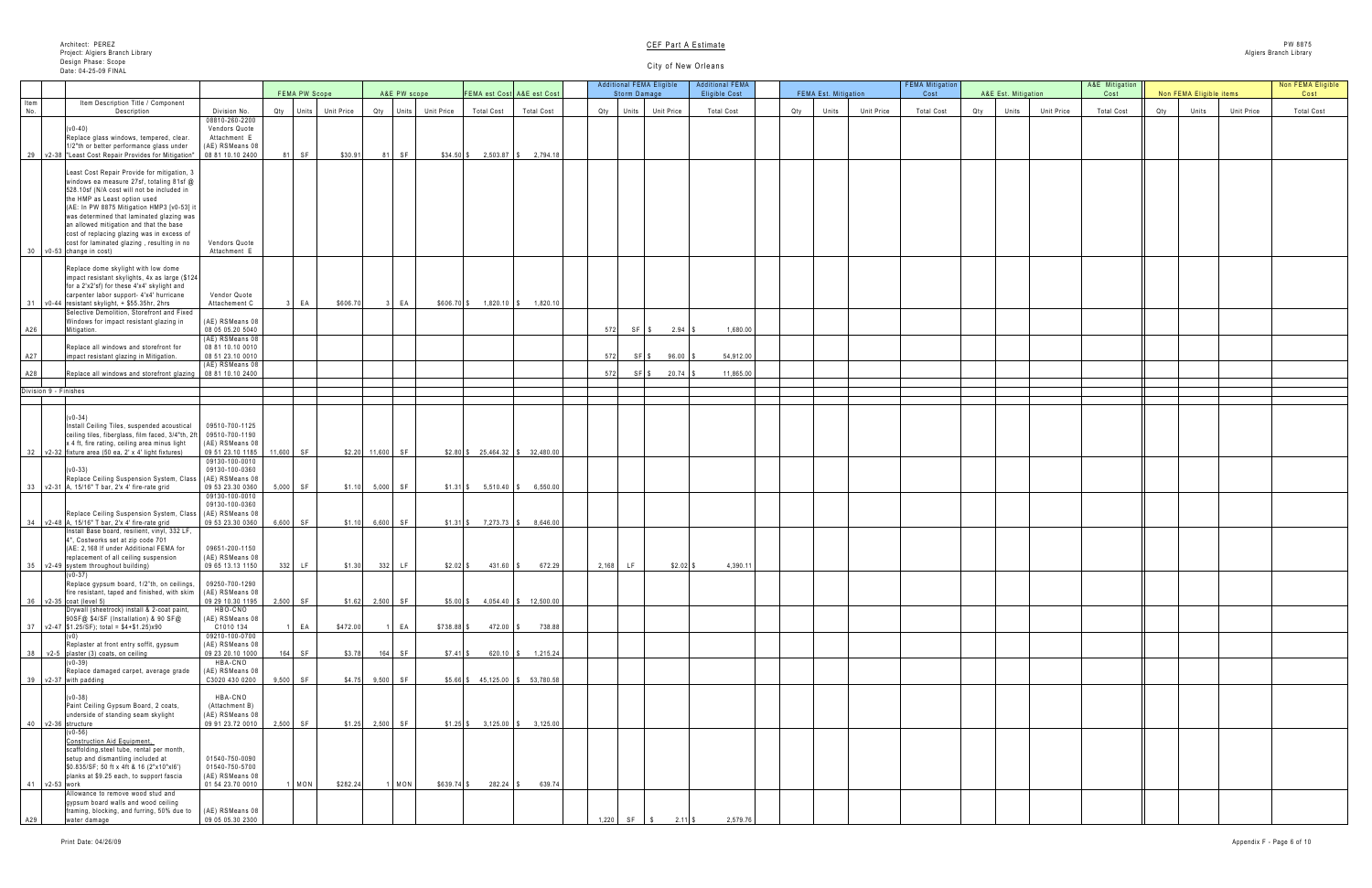| Est. Mitigation     | A&E Mitigation<br>Cost |       | Non FEMA Eligible items           |                                | Non FEMA Eligible<br>Cost |
|---------------------|------------------------|-------|-----------------------------------|--------------------------------|---------------------------|
|                     |                        |       |                                   |                                |                           |
| Unit Price<br>Units | <b>Total Cost</b>      | Qty   | Units                             | Unit Price                     | Total Cost                |
|                     |                        |       |                                   |                                |                           |
|                     |                        | 1,220 | $\ensuremath{\mathsf{SF}}\xspace$ | $2.11$ \$<br>$\boldsymbol{\$}$ | 2,579.76                  |
|                     |                        |       |                                   |                                |                           |
|                     |                        |       |                                   |                                |                           |
|                     |                        |       |                                   |                                |                           |
|                     |                        |       |                                   |                                |                           |
|                     |                        |       |                                   |                                |                           |
|                     |                        |       |                                   |                                |                           |
|                     |                        |       |                                   |                                |                           |
|                     |                        |       |                                   |                                |                           |
|                     |                        |       |                                   |                                |                           |
|                     |                        |       |                                   |                                |                           |
|                     |                        |       |                                   |                                |                           |
|                     |                        |       |                                   |                                |                           |
|                     |                        |       |                                   |                                |                           |
|                     |                        |       |                                   |                                |                           |
|                     |                        |       |                                   |                                |                           |
|                     |                        |       |                                   |                                |                           |
|                     |                        |       |                                   |                                |                           |
|                     |                        |       |                                   |                                |                           |
|                     |                        |       |                                   |                                |                           |
|                     |                        |       |                                   |                                |                           |
|                     |                        |       |                                   |                                |                           |
|                     |                        |       |                                   |                                |                           |
|                     |                        |       |                                   |                                |                           |
|                     |                        |       |                                   |                                |                           |
|                     |                        |       |                                   |                                |                           |
|                     |                        |       |                                   |                                |                           |
|                     |                        |       |                                   |                                |                           |
|                     |                        |       |                                   |                                |                           |
|                     |                        |       |                                   |                                |                           |
|                     |                        |       |                                   |                                |                           |
|                     |                        |       |                                   |                                |                           |
|                     |                        |       |                                   |                                |                           |
|                     |                        |       |                                   |                                |                           |
|                     |                        |       |                                   |                                |                           |
|                     |                        |       |                                   |                                |                           |
|                     |                        |       |                                   |                                |                           |
|                     |                        |       |                                   |                                |                           |
|                     |                        |       |                                   |                                |                           |
|                     |                        |       |                                   |                                |                           |
|                     |                        |       |                                   |                                |                           |
|                     |                        |       |                                   |                                |                           |
|                     |                        |       |                                   |                                |                           |

|      |                                                                                                                |                                       |               |                      |                                  |                   |                                    |       | <b>Additional FEMA Eligible</b>                                                                   | <b>Additional FEMA</b> |                      |                   | <b>FEMA Mitigation</b> |     |                     |                   | A&E Mitigation    |       |                         |                   | Non FEMA Eligible |
|------|----------------------------------------------------------------------------------------------------------------|---------------------------------------|---------------|----------------------|----------------------------------|-------------------|------------------------------------|-------|---------------------------------------------------------------------------------------------------|------------------------|----------------------|-------------------|------------------------|-----|---------------------|-------------------|-------------------|-------|-------------------------|-------------------|-------------------|
|      |                                                                                                                |                                       | FEMA PW Scope |                      | A&E PW scope                     |                   | FEMA est Cost A&E est Cost         |       | Storm Damage                                                                                      | <b>Eligible Cost</b>   | FEMA Est. Mitigation |                   | Cost                   |     | A&E Est. Mitigation |                   | Cost              |       | Non FEMA Eligible items |                   | Cost              |
| Item | Item Description Title / Component                                                                             |                                       |               |                      |                                  |                   |                                    |       |                                                                                                   |                        |                      |                   |                        |     |                     |                   |                   |       |                         |                   |                   |
| No.  | Description                                                                                                    | Division No.                          |               | Qty Units Unit Price | <b>Unit Price</b><br>Qty Units I | <b>Total Cost</b> | <b>Total Cost</b>                  |       | Qty Units Unit Price                                                                              | <b>Total Cost</b>      | Qty  <br>Units       | <b>Unit Price</b> | <b>Total Cost</b>      | Qty | Units               | <b>Unit Price</b> | <b>Total Cost</b> | Qty   | Units                   | <b>Unit Price</b> | <b>Total Cost</b> |
|      | Allowance to remove wood stud and<br>gypsum board walls and wood ceiling                                       |                                       |               |                      |                                  |                   |                                    |       |                                                                                                   |                        |                      |                   |                        |     |                     |                   |                   |       |                         |                   |                   |
|      | framing, blocking, and furring 50% due to                                                                      | $(AE)$ RSMeans 08                     |               |                      |                                  |                   |                                    |       |                                                                                                   |                        |                      |                   |                        |     |                     |                   |                   |       |                         |                   |                   |
| O7   | termite damage                                                                                                 | 09 05 05.30 2300                      |               |                      |                                  |                   |                                    |       |                                                                                                   |                        |                      |                   |                        |     |                     |                   |                   | 1,220 | SF                      | $2.11$ \$         | 2,579.76          |
|      | Selective Demolition, Walls & Partitions,                                                                      | (AE) RSMeans 08                       |               |                      |                                  |                   |                                    |       |                                                                                                   |                        |                      |                   |                        |     |                     |                   |                   |       |                         |                   |                   |
| A30  | Metal Studs, finish on 2 sides, drywall                                                                        | 09 05 05.30 2300                      |               |                      |                                  |                   |                                    | 200   | $2.11$ \$<br>SF                                                                                   | 422.91                 |                      |                   |                        |     |                     |                   |                   |       |                         |                   |                   |
|      | Resilient Tile Flooring, Vinyl composition<br>tile, 12" x 12", 3/32" thick, Embossed                           | (AE) RSMeans 08<br>09 65 19.10 7250   |               |                      |                                  |                   |                                    | 1,000 | \$2.96<br>SF                                                                                      | 2,956.80               |                      |                   |                        |     |                     |                   |                   |       |                         |                   |                   |
| A31  | Exterior stucco, surface prep, pressure                                                                        | (AE) RSMeans 08                       |               |                      |                                  |                   |                                    |       |                                                                                                   |                        |                      |                   |                        |     |                     |                   |                   |       |                         |                   |                   |
|      | wash off graffitti and paint, rough, oil base,                                                                 | 09 91 03.30 0780                      |               |                      |                                  |                   |                                    |       |                                                                                                   |                        |                      |                   |                        |     |                     |                   |                   |       |                         |                   |                   |
| A32  | 2 coats                                                                                                        | 09 91 13.60 1200                      |               |                      |                                  |                   |                                    |       | 7,440 SF<br>$0.84$ \$                                                                             | 6,266.27               |                      |                   |                        |     |                     |                   |                   |       |                         |                   |                   |
|      | Exterior ceiling, paint, smooth wood, primer                                                                   | (AE) RSMeans 08                       |               |                      |                                  |                   |                                    |       |                                                                                                   |                        |                      |                   |                        |     |                     |                   |                   |       |                         |                   |                   |
| A33  | & 2 coats                                                                                                      | 09 91 13.60 8200                      |               |                      |                                  |                   |                                    |       | 10,000 SF<br>1.40 \$                                                                              | 14,000.00              |                      |                   |                        |     |                     |                   |                   |       |                         |                   |                   |
|      | Exterior doors flush, both sides, incl frame   (AE) RSMeans 08                                                 |                                       |               |                      |                                  |                   |                                    |       |                                                                                                   |                        |                      |                   |                        |     |                     |                   |                   |       |                         |                   |                   |
| A34  | and trim, primer & 2 coats exterior latex                                                                      | 09 91 13.70 0190                      |               |                      |                                  |                   |                                    |       | EA \$<br>$90.50$ \$                                                                               | 180.99                 |                      |                   |                        |     |                     |                   |                   |       |                         |                   |                   |
|      |                                                                                                                |                                       |               |                      |                                  |                   |                                    |       |                                                                                                   |                        |                      |                   |                        |     |                     |                   |                   |       |                         |                   |                   |
|      | Interior doors flush, both sides, incl frame                                                                   | (AE) RSMeans 08                       |               |                      |                                  |                   |                                    |       |                                                                                                   |                        |                      |                   |                        |     |                     |                   |                   |       |                         |                   |                   |
| A35  | and trim, primer & 2 coats interior latex                                                                      | 099123.350140                         |               |                      |                                  |                   |                                    | 17 L  | $90.50$ \$<br>EA                                                                                  | 1,538.43               |                      |                   |                        |     |                     |                   |                   |       |                         |                   |                   |
|      | Interior partitions, dry wall, paint 2 coats<br>smooth finish level 5                                          | $(AE)$ RSMeans 08<br>09 91 23.35 8200 |               |                      |                                  |                   |                                    |       | 12,720 SF<br>$0.77$ $\vert$ \$                                                                    | 9,778.73               |                      |                   |                        |     |                     |                   |                   |       |                         |                   |                   |
| A36  | Construction Aids, Scaffolding specialties,                                                                    |                                       |               |                      |                                  |                   |                                    |       |                                                                                                   |                        |                      |                   |                        |     |                     |                   |                   |       |                         |                   |                   |
|      | Rolling towers, complete incl. wheels,                                                                         |                                       |               |                      |                                  |                   |                                    |       |                                                                                                   |                        |                      |                   |                        |     |                     |                   |                   |       |                         |                   |                   |
|      | railings, outriggers, rent/month (4 towers).                                                                   |                                       |               |                      |                                  |                   |                                    |       |                                                                                                   |                        |                      |                   |                        |     |                     |                   |                   |       |                         |                   |                   |
|      | For interior use under entire soffit area, 2                                                                   |                                       |               |                      |                                  |                   |                                    |       |                                                                                                   |                        |                      |                   |                        |     |                     |                   |                   |       |                         |                   |                   |
|      | months; exterior use for removal and                                                                           |                                       |               |                      |                                  |                   |                                    |       |                                                                                                   |                        |                      |                   |                        |     |                     |                   |                   |       |                         |                   |                   |
|      | replacement of soffits wasp removal and<br>extermination and fascia replacement, 2                             |                                       |               |                      |                                  |                   |                                    |       |                                                                                                   |                        |                      |                   |                        |     |                     |                   |                   |       |                         |                   |                   |
|      | months.)                                                                                                       | (AE) RSMeans 08                       |               |                      |                                  |                   |                                    |       |                                                                                                   |                        |                      |                   |                        |     |                     |                   |                   |       |                         |                   |                   |
| A37  | $[(4 \text{ towers} \times 5\% \text{ purchase cost}) 4 \text{ mon}]$                                          | 01 54 23.75 4400                      |               |                      |                                  |                   |                                    |       | $\blacksquare$ MON<br>$$476.80$ \$                                                                | 1,907.20               |                      |                   |                        |     |                     |                   |                   |       |                         |                   |                   |
|      | Construction Aid Equipment, scissor lift or                                                                    |                                       |               |                      |                                  |                   |                                    |       |                                                                                                   |                        |                      |                   |                        |     |                     |                   |                   |       |                         |                   |                   |
|      | equivalent: Credit for not using steel tube                                                                    | (AE) RSMeans 08 $\mid$                |               |                      |                                  |                   |                                    |       |                                                                                                   |                        |                      |                   |                        |     |                     |                   |                   |       |                         |                   |                   |
| A38  | scaffolding above                                                                                              | 01 54 23.75 0100                      |               |                      |                                  |                   |                                    |       | LS $\begin{array}{ c c c c c } \hline \text{S} & \text{3} & \text{282.24} & \text{5} \end{array}$ | 282.24                 |                      |                   |                        |     |                     |                   |                   |       |                         |                   |                   |
|      | Remove exterior stucco soffit ceiling to<br>furring to allow access to ceiling area for                        |                                       |               |                      |                                  |                   |                                    |       |                                                                                                   |                        |                      |                   |                        |     |                     |                   |                   |       |                         |                   |                   |
|      | inspection and repair access, and at each                                                                      |                                       |               |                      |                                  |                   |                                    |       |                                                                                                   |                        |                      |                   |                        |     |                     |                   |                   |       |                         |                   |                   |
|      | exterior light to allow replacement, 2 foot                                                                    |                                       |               |                      |                                  |                   |                                    |       |                                                                                                   |                        |                      |                   |                        |     |                     |                   |                   |       |                         |                   |                   |
|      | strip adjacent to building, and 6 sf per light.   (AE) RSMeans 08                                              |                                       |               |                      |                                  |                   |                                    |       |                                                                                                   |                        |                      |                   |                        |     |                     |                   |                   |       |                         |                   |                   |
| A39  | Over 8ft high                                                                                                  | 09 05 05.30 0010                      |               |                      |                                  |                   |                                    |       | $1,064$ SF<br>$1.52$ \$                                                                           | 1,620.68               |                      |                   |                        |     |                     |                   |                   |       |                         |                   |                   |
|      | New metal lath and cement stucco to patch                                                                      |                                       |               |                      |                                  |                   |                                    |       |                                                                                                   |                        |                      |                   |                        |     |                     |                   |                   |       |                         |                   |                   |
|      | access areas in ceiling for inspections and   (AE) RSMeans 08  <br>lighting installations.                     | 09 24 23.40 1200                      |               |                      |                                  |                   |                                    | 1,064 | $7.41$ \$<br>SF \$                                                                                | 7,879.39               |                      |                   |                        |     |                     |                   |                   |       |                         |                   |                   |
| A40  |                                                                                                                | (AE) RSMeans 08                       |               |                      |                                  |                   |                                    |       |                                                                                                   |                        |                      |                   |                        |     |                     |                   |                   |       |                         |                   |                   |
| A41  | Paint Metal Grille Work Partition                                                                              | 09 91 23.52 3920                      |               |                      |                                  |                   |                                    | $300$ | $SF \mid $$                                                                                       | 424.70                 |                      |                   |                        |     |                     |                   |                   |       |                         |                   |                   |
|      |                                                                                                                |                                       |               |                      |                                  |                   |                                    |       |                                                                                                   |                        |                      |                   |                        |     |                     |                   |                   |       |                         |                   |                   |
|      | Division 10 - Specialties                                                                                      |                                       |               |                      |                                  |                   |                                    |       |                                                                                                   |                        |                      |                   |                        |     |                     |                   |                   |       |                         |                   |                   |
|      |                                                                                                                |                                       |               |                      |                                  |                   |                                    |       |                                                                                                   |                        |                      |                   |                        |     |                     |                   |                   |       |                         |                   |                   |
|      | Interior Signage, Flexible door sign,                                                                          | (AE) RSMeans 08                       |               |                      |                                  |                   |                                    |       |                                                                                                   |                        |                      |                   |                        |     |                     |                   |                   |       |                         |                   |                   |
| A42  | adhesive back, w/ Braille, 5/8" letters, 4x4"                                                                  | 10 14 23.13 1010                      |               |                      |                                  |                   |                                    |       | $42.00$ \$<br>$EA$ \$                                                                             | 252.00                 |                      |                   |                        |     |                     |                   |                   |       |                         |                   |                   |
|      |                                                                                                                |                                       |               |                      |                                  |                   |                                    |       |                                                                                                   |                        |                      |                   |                        |     |                     |                   |                   |       |                         |                   |                   |
|      | Fire extinguisher cabinets, portable                                                                           |                                       |               |                      |                                  |                   |                                    |       |                                                                                                   |                        |                      |                   |                        |     |                     |                   |                   |       |                         |                   |                   |
|      | extinguisher, single, steel box, recessed,                                                                     |                                       |               |                      |                                  |                   |                                    |       |                                                                                                   |                        |                      |                   |                        |     |                     |                   |                   |       |                         |                   |                   |
|      | D.S. glass in door, stainless steel door &                                                                     | (AE) RSMeans 08<br>104433.531000      |               |                      |                                  |                   |                                    |       |                                                                                                   | 1,056.56               |                      |                   |                        |     |                     |                   |                   |       |                         |                   |                   |
| A43  | frame, 8" x 12" x 27", excludes equipment                                                                      |                                       |               |                      |                                  |                   |                                    |       | EA   \$ 264.14   \$                                                                               |                        |                      |                   |                        |     |                     |                   |                   |       |                         |                   |                   |
|      | Division 11 - Equipment                                                                                        |                                       |               |                      |                                  |                   |                                    |       |                                                                                                   |                        |                      |                   |                        |     |                     |                   |                   |       |                         |                   |                   |
|      |                                                                                                                |                                       |               |                      |                                  |                   |                                    |       |                                                                                                   |                        |                      |                   |                        |     |                     |                   |                   |       |                         |                   |                   |
|      |                                                                                                                | 11063-600-3100                        |               |                      |                                  |                   |                                    |       |                                                                                                   |                        |                      |                   |                        |     |                     |                   |                   |       |                         |                   |                   |
|      | Replace Stage lights, stationary spot,                                                                         | (AE) RSMeans 08                       |               |                      |                                  |                   |                                    |       |                                                                                                   |                        |                      |                   |                        |     |                     |                   |                   |       |                         |                   |                   |
|      | 42   v2-3   Fresnel Quartz, 8"                                                                                 | 11 61 00                              | EA            | \$295.68             | 32   EA                          |                   | $$330.00$ \$ 9,461.76 \$ 10,560.00 |       |                                                                                                   |                        |                      |                   |                        |     |                     |                   |                   |       |                         |                   |                   |
|      | Division 12 - Furnishings                                                                                      |                                       |               |                      |                                  |                   |                                    |       |                                                                                                   |                        |                      |                   |                        |     |                     |                   |                   |       |                         |                   |                   |
|      |                                                                                                                |                                       |               |                      |                                  |                   |                                    |       |                                                                                                   |                        |                      |                   |                        |     |                     |                   |                   |       |                         |                   |                   |
|      |                                                                                                                |                                       |               |                      |                                  |                   |                                    |       |                                                                                                   |                        |                      |                   |                        |     |                     |                   |                   |       |                         |                   |                   |
|      | Manufactered Wood Casework, Stock                                                                              |                                       |               |                      |                                  |                   |                                    |       |                                                                                                   |                        |                      |                   |                        |     |                     |                   |                   |       |                         |                   |                   |
|      | Units, Kitchen Base Cabinets, 1 drawer 1                                                                       |                                       |               |                      |                                  |                   |                                    |       |                                                                                                   |                        |                      |                   |                        |     |                     |                   |                   |       |                         |                   |                   |
|      | door, (2) $24dx35hx24w @ $350ea = $700;$<br>4ft P-Lam clad Countertop $@$ \$39.50If =                          |                                       |               |                      |                                  |                   |                                    |       |                                                                                                   |                        |                      |                   |                        |     |                     |                   |                   |       |                         |                   |                   |
|      | \$158; (2) Full Height Cabinets& Adj                                                                           |                                       |               |                      |                                  |                   |                                    |       |                                                                                                   |                        |                      |                   |                        |     |                     |                   |                   |       |                         |                   |                   |
|      | Shelves @ $$515ea = $1030; (6)$ Pull                                                                           |                                       |               |                      |                                  |                   |                                    |       |                                                                                                   |                        |                      |                   |                        |     |                     |                   |                   |       |                         |                   |                   |
|      | Hardware $@$16.40 = $98.04$ ; (2) Drawer                                                                       |                                       |               |                      |                                  |                   |                                    |       |                                                                                                   |                        |                      |                   |                        |     |                     |                   |                   |       |                         |                   |                   |
|      | Tracks @ \$18.05= \$36.10; (10) Hinges @                                                                       |                                       |               |                      |                                  |                   |                                    |       |                                                                                                   |                        |                      |                   |                        |     |                     |                   |                   |       |                         |                   |                   |
|      | $\frac{1}{2}$ \$17.10 = \$171; Sink with faucet and Drain   (AE) RSMeans 08<br>$\omega$ \$655Total = \$2892.24 | 12 32 23                              |               |                      |                                  |                   |                                    |       | LS   \$ 2,896.24 \$                                                                               | 2,896.24               |                      |                   |                        |     |                     |                   |                   |       |                         |                   |                   |
| A44  | Library furniture, bookshelf, metal, single                                                                    |                                       |               |                      |                                  |                   |                                    |       |                                                                                                   |                        |                      |                   |                        |     |                     |                   |                   |       |                         |                   |                   |
|      | face, 90" h, 10" shelf, (modified for typical h                                                                |                                       |               |                      |                                  |                   |                                    |       |                                                                                                   |                        |                      |                   |                        |     |                     |                   |                   |       |                         |                   |                   |
|      | previous units of 60 inches, $2/3$ of orig line $(AE)$ Means                                                   |                                       |               |                      |                                  |                   |                                    |       |                                                                                                   |                        |                      |                   |                        |     |                     |                   |                   |       |                         |                   |                   |
| A45  | item cost.)                                                                                                    | 09125651106020                        |               |                      |                                  |                   |                                    | 120   | L.F.<br>$\frac{1}{3}$ 110.67 \$                                                                   | 13,280.00              |                      |                   |                        |     |                     |                   |                   |       |                         |                   |                   |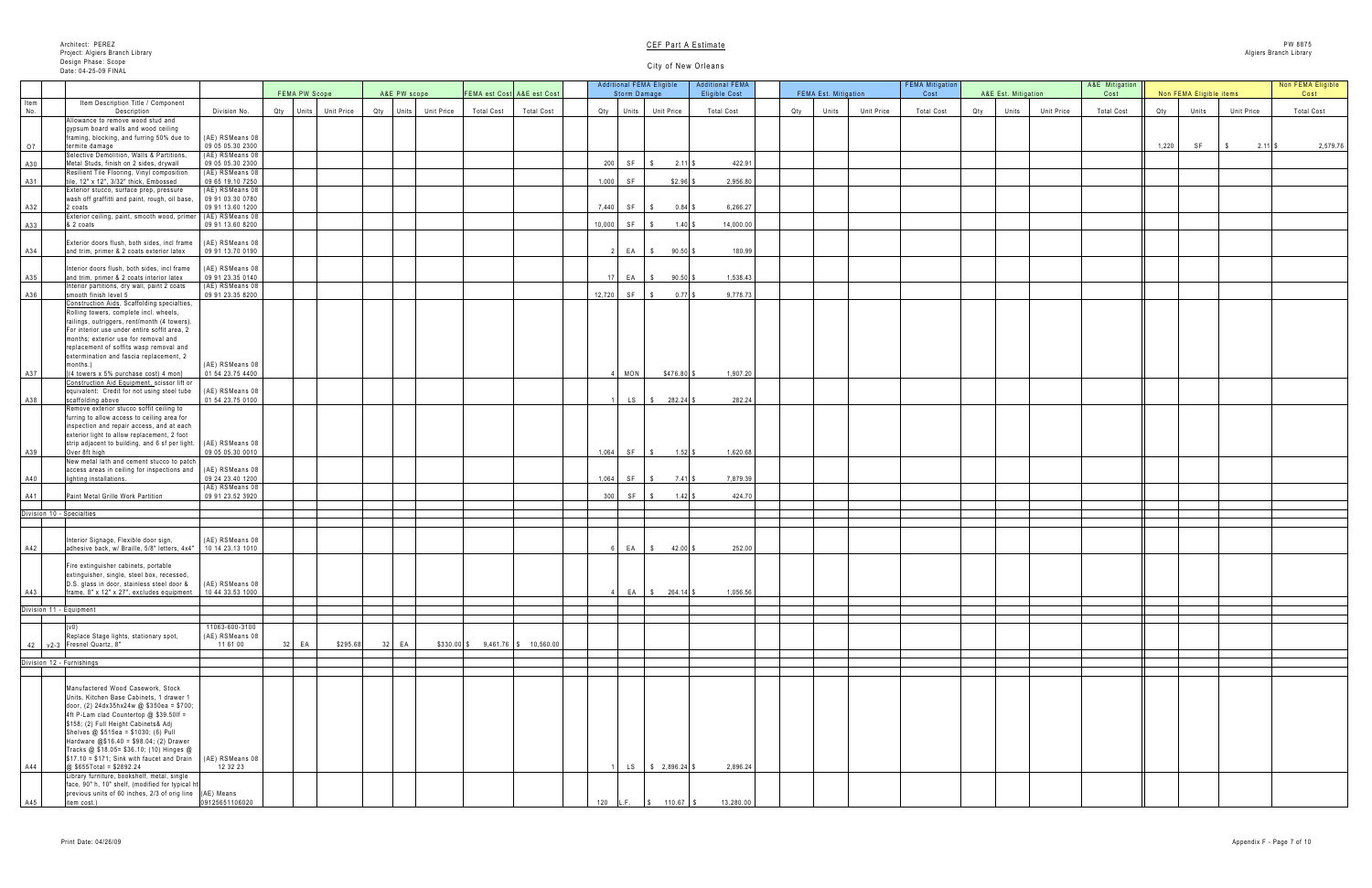|     | A&E Est. Mitigation |            | A&E Mitigation<br>Cost |     | Non FEMA Eligible items | Non FEMA Eligible<br>Cost |                   |  |  |  |
|-----|---------------------|------------|------------------------|-----|-------------------------|---------------------------|-------------------|--|--|--|
| Qty | Units               | Unit Price | <b>Total Cost</b>      | Qty | Units                   | Unit Price                | <b>Total Cost</b> |  |  |  |
|     |                     |            |                        |     |                         |                           |                   |  |  |  |
|     |                     |            |                        |     |                         |                           |                   |  |  |  |
|     |                     |            |                        |     |                         |                           |                   |  |  |  |
|     |                     |            |                        |     |                         |                           |                   |  |  |  |
|     |                     |            |                        |     |                         |                           |                   |  |  |  |
|     |                     |            |                        |     |                         |                           |                   |  |  |  |
|     |                     |            |                        |     |                         |                           |                   |  |  |  |
|     |                     |            |                        |     |                         |                           |                   |  |  |  |
|     |                     |            |                        |     |                         |                           |                   |  |  |  |
|     |                     |            |                        |     |                         |                           |                   |  |  |  |
|     |                     |            |                        |     |                         |                           |                   |  |  |  |
|     |                     |            |                        |     |                         |                           |                   |  |  |  |
|     |                     |            |                        |     |                         |                           |                   |  |  |  |
|     |                     |            |                        |     |                         |                           |                   |  |  |  |
|     |                     |            |                        |     |                         |                           |                   |  |  |  |
|     |                     |            |                        |     |                         |                           |                   |  |  |  |
|     |                     |            |                        |     |                         |                           |                   |  |  |  |
|     |                     |            |                        |     |                         |                           |                   |  |  |  |
|     |                     |            |                        |     |                         |                           |                   |  |  |  |
|     |                     |            |                        |     |                         |                           |                   |  |  |  |
|     |                     |            |                        |     |                         |                           |                   |  |  |  |
|     |                     |            |                        |     |                         |                           |                   |  |  |  |
|     |                     |            |                        |     |                         |                           |                   |  |  |  |
|     |                     |            |                        |     |                         |                           |                   |  |  |  |
|     |                     |            |                        |     |                         |                           |                   |  |  |  |
|     |                     |            |                        |     |                         |                           |                   |  |  |  |
|     |                     |            |                        |     |                         |                           |                   |  |  |  |
|     |                     |            |                        |     |                         |                           |                   |  |  |  |
|     |                     |            |                        |     |                         |                           |                   |  |  |  |
|     |                     |            |                        |     |                         |                           |                   |  |  |  |
|     |                     |            |                        |     |                         |                           |                   |  |  |  |
|     |                     |            |                        |     |                         |                           |                   |  |  |  |
|     |                     |            |                        |     |                         |                           |                   |  |  |  |
|     |                     |            |                        |     |                         |                           |                   |  |  |  |
|     |                     |            |                        |     |                         |                           |                   |  |  |  |
|     |                     |            |                        |     |                         |                           |                   |  |  |  |
|     |                     |            |                        |     |                         |                           |                   |  |  |  |
|     |                     |            |                        |     |                         |                           |                   |  |  |  |
|     |                     |            |                        |     |                         |                           |                   |  |  |  |

| Non FEMA Eligible items<br>FEMA PW Scope<br>A&E PW scope<br><b>FEMA Est. Mitigation</b><br>A&E Est. Mitigation<br>FEMA est Cost A&E est Cost<br>Storm Damage<br>Item<br>Item Description Title / Component<br><b>Total Cost</b><br><b>Unit Price</b><br><b>Total Cost</b><br><b>Unit Price</b><br><b>Unit Price</b><br><b>Total Cost</b><br>Division No.<br>Qty Units Unit Price<br>Qty Units Unit Price<br><b>Total Cost</b><br><b>Total Cost</b><br>Qty Units Unit Price<br>Qty<br>Units<br>Description<br>Units<br>Qty<br>No<br>Units<br>Qty<br>Library furniture, bookshelf, metal, double<br>face, 90" h, 10" shelf (modified for typical ht<br>$\vert$ previous units of 60 inches, 2/3 of orig line $\vert$ (AE) Means<br>125651106010<br>A46<br>120<br>13,920.00<br>L.F. $\frac{1}{3}$ 116.00 \$<br>litem cost.)<br>Division 13 - Specialty Construction<br>Smoke and fire alarm detectors, and<br>security sensors for 16 windows and 3<br>doors; use 12 zone detection system for fire<br>alarm control panel (1 ea @ \$3,400 ea), or<br>equivalent and fire alarm cable, FEP tenon,<br>(1) 50 v, 200 degree C, #22, 2 pair @<br>$$168/CLF;$ assume 10 $CLF;$<br>total cost = $$3,400.00$ (panel) + 10 x $$168.0$<br>$= $5,080$ , based on Costworks set at 701<br>zip code.<br>(AE- Fire Alarm Control Panel, 12 zone 1 @<br>$$3675$ ea ;Smoke Detectors 10 @ \$177ea =   28-31-2350-4000<br>26-04-2320-1600<br>\$1770; Fire Alarm Detectors 10 @ \$103ea<br>$=$ \$1030; fire alarm cable 10clf @\$168clf<br>(AE) RSMeans 08<br>28 31 23.50 0010<br>\$5,080.00<br>$$8,155.00$ \$ 5,080.00 \\$ 8,155.00 \<br> FA<br>EA<br>$43$   v2-45   = \$1680; Total = \$8155)<br>Glass break alarm switch (18) and<br>associated alarm bell and police connect<br>panel; 18 @ \$112ea (alarm switch); \$375<br>(police connected panel) and \$207 (alarm<br>13720-065-3400<br>bell); total +\$112 x 18 + \$375 + %207 +<br>13720-065-3460<br>\$2,598.<br>13720-065-3500<br>(AE- Glass break alarm switch 19 @ \$118<br>$= $2,242$ ; Alarm Bell 1 @ \$218; Police<br>(AE) RSMeans 08<br>28 16 16.50 0010<br>$2,327.81$ \$ $2,845.00$<br> FA<br>\$2,327.81<br>$$2,845.00$ \$<br>$144$   v2-46   Connect Panel 1 @ \$385; Total = \$2845)<br>EA<br>Division 14 - Conveying Systems<br>Division 15 - Mechanical<br>Crew Q-1<br>Remove Burnt Drain Pipe Insulation,<br>(AE) RSMeans 08<br>fiberglass, 4 iron pipe size, aluminum<br>02 82 13.43 1000<br>$H$ HR<br>Crew Q-1<br>\$51.82<br>!  HR  <br>$$51.82$ \$<br>$103.63$ \$<br>103.63<br>45 v2-1 jacket, 0.010"<br>15080-600-6940<br>15080-600-7761<br>(AE) RSMeans 08<br>Drain Pipe Insulation, fiberglass, 4" Iron<br>$30$ LF<br>\$12.23<br>$366.91$ \\$<br>$46$ $\sqrt{2}$ $\sqrt{2}$ $\sqrt{2}$ pipe size, aluminum jacket, 0.010.<br>22 07 19.10 0100<br>LF<br>$$14.20$ \$<br>426.05<br>15150-900-1460<br>$(v0-28)$<br>(AE) RSMeans 08<br>Replace Existing Roof Vent Flashing<br>EA .<br>$$59.58$ \$<br>22 13 16.80 1460<br>$10$ EA<br>\$47.49<br>$474.88$ \ \$<br>595.84<br>47   v2-26  (Boots), copper with neoprene ring, 4" pipe  <br>13128-700-8550<br>Replace two (2) roof ventilators, circular<br>with damper, bird screen, 24ga, galvanized,<br>AE RSMeans<br>48 $\sqrt{2-21}$ 24" dia.<br>23 34 23.10 8110<br>$2$ EA $\vert$<br>$2$ EA<br>\$501.76<br>$$797.44$ \$ 1,003.52 \$ 1,594.88<br>15810-100-5520<br>Install insulated galvanized metal ductwork,<br>24 in x 10 ln, 24 ga, 80 LF (Costworks set<br>(AE) RSMeans 08<br>23 07 13.10 3160<br>49 $\sqrt{2-41}$ at 701 zip code)<br>80 LF<br>\$27.00<br>$$27.00$ $$$<br>$2,160.00$ \$ 2,160.00<br>$ $ LF<br>Remove 80LF of galvanized metal<br>Shee<br>ductwork, 24x10"; use RS Means sheet<br>(AE) RSMeans 08<br>metal worker labor rate, 4hrs assumed,<br>$\lfloor$ HR<br>Crew Q-9<br>\$60.08<br>4   HR<br>$$64.60$ \$<br>$240.31$ \\$<br>258.41<br>50   v2-40  including mobilzation<br>15160-500-3920<br>Roof drains 6": Inc 10' pipe, remove and<br>(AE) RSMeans 08<br>12 32 23<br>51 v0-45 replace existing<br>8 EA<br>8 EA  <br>\$434.56<br>\$674.08<br>$3,476.48$ \\$<br>5,392.64<br>(AE) RSMeans 08<br>CLAB<br>538.68<br>A47<br>Domestic Cold Water Insulation Demolition<br><b>HR</b><br>$$44.89$ \.<br>(AE) RSMeans 08<br>22 07 19.10 0010<br>1,300.00<br>A48<br>250<br>$$5.20$ \ \$<br>Domestic Cold Water Insulation<br>(AE) RSMeans 08<br>6" Rain Water Conductor Insulation<br>CLAB<br>1,122.24<br>A49<br>$$44.89$ \ \$<br>HR<br>Removal<br>(AE) RSMeans 08<br>22 07 19.10 0010<br>A50<br>4,470.00<br>600<br>$$7.45$ $$$<br>6" Water Conductor Insulation<br>(AE) RSMeans 08<br>04 01 30.20 2040<br>A51<br>$$2,500.00$ \$<br>2,500.00<br><b>Clean Plumbing Fixtures</b><br>AE RSMeans<br>23 34 23.10 8110<br>$$ 1,500.00$ \$<br>3,000.00<br>A52<br><b>Exhaust fans</b><br>EA<br>(AE) RSMeans 08<br>04 01 30.20 2040<br>5,000.00<br>$$5,000.00$ \$<br>A53<br>Clean out HVAC Equipment<br>EA<br>(AE) RSMeans 08<br>23 05 05<br>5,000.00<br>A54<br>$$5,000.00$ \$<br>Service HVAC Equipment<br>(AE) RSMeans 08<br>Remove and Replace existing insulated<br>23 07 13.10 3160<br>38,592.00<br>A55<br>4,400<br>$$8.77$ \ $$$<br>ductwork<br>LF | <b>Additional FEMA Eligible</b> |  |  |  |  |  |  | <b>FEMA Mitigation</b><br><b>Additional FEMA</b><br>A&E Mitigation |  |                      |  |  |      |  | Non FEMA Eli |  |      |  |  |  |                   |
|------------------------------------------------------------------------------------------------------------------------------------------------------------------------------------------------------------------------------------------------------------------------------------------------------------------------------------------------------------------------------------------------------------------------------------------------------------------------------------------------------------------------------------------------------------------------------------------------------------------------------------------------------------------------------------------------------------------------------------------------------------------------------------------------------------------------------------------------------------------------------------------------------------------------------------------------------------------------------------------------------------------------------------------------------------------------------------------------------------------------------------------------------------------------------------------------------------------------------------------------------------------------------------------------------------------------------------------------------------------------------------------------------------------------------------------------------------------------------------------------------------------------------------------------------------------------------------------------------------------------------------------------------------------------------------------------------------------------------------------------------------------------------------------------------------------------------------------------------------------------------------------------------------------------------------------------------------------------------------------------------------------------------------------------------------------------------------------------------------------------------------------------------------------------------------------------------------------------------------------------------------------------------------------------------------------------------------------------------------------------------------------------------------------------------------------------------------------------------------------------------------------------------------------------------------------------------------------------------------------------------------------------------------------------------------------------------------------------------------------------------------------------------------------------------------------------------------------------------------------------------------------------------------------------------------------------------------------------------------------------------------------------------------------------------------------------------------------------------------------------------------------------------------------------------------------------------------------------------------------------------------------------------------------------------------------------------------------------------------------------------------------------------------------------------------------------------------------------------------------------------------------------------------------------------------------------------------------------------------------------------------------------------------------------------------------------------------------------------------------------------------------------------------------------------------------------------------------------------------------------------------------------------------------------------------------------------------------------------------------------------------------------------------------------------------------------------------------------------------------------------------------------------------------------------------------------------------------------------------------------------------------------------------------------------------------------------------------------------------------------------------------------------------------------------------------------------------------------------------------------------------------------------------------------------------------------------------------------------------------------------------------------------------------------------------------------------------------------------------------------------------------------------------------------------------------------------------------------------------------------------------------------------------------------------------------------------------------------------------------------------------------------------------------------------------------------------------------------------------------------------------------------------------------------|---------------------------------|--|--|--|--|--|--|--------------------------------------------------------------------|--|----------------------|--|--|------|--|--------------|--|------|--|--|--|-------------------|
|                                                                                                                                                                                                                                                                                                                                                                                                                                                                                                                                                                                                                                                                                                                                                                                                                                                                                                                                                                                                                                                                                                                                                                                                                                                                                                                                                                                                                                                                                                                                                                                                                                                                                                                                                                                                                                                                                                                                                                                                                                                                                                                                                                                                                                                                                                                                                                                                                                                                                                                                                                                                                                                                                                                                                                                                                                                                                                                                                                                                                                                                                                                                                                                                                                                                                                                                                                                                                                                                                                                                                                                                                                                                                                                                                                                                                                                                                                                                                                                                                                                                                                                                                                                                                                                                                                                                                                                                                                                                                                                                                                                                                                                                                                                                                                                                                                                                                                                                                                                                                                                                                                                                                                        |                                 |  |  |  |  |  |  |                                                                    |  | <b>Eligible Cost</b> |  |  | Cost |  |              |  | Cost |  |  |  | Cost              |
|                                                                                                                                                                                                                                                                                                                                                                                                                                                                                                                                                                                                                                                                                                                                                                                                                                                                                                                                                                                                                                                                                                                                                                                                                                                                                                                                                                                                                                                                                                                                                                                                                                                                                                                                                                                                                                                                                                                                                                                                                                                                                                                                                                                                                                                                                                                                                                                                                                                                                                                                                                                                                                                                                                                                                                                                                                                                                                                                                                                                                                                                                                                                                                                                                                                                                                                                                                                                                                                                                                                                                                                                                                                                                                                                                                                                                                                                                                                                                                                                                                                                                                                                                                                                                                                                                                                                                                                                                                                                                                                                                                                                                                                                                                                                                                                                                                                                                                                                                                                                                                                                                                                                                                        |                                 |  |  |  |  |  |  |                                                                    |  |                      |  |  |      |  |              |  |      |  |  |  | <b>Total Cost</b> |
|                                                                                                                                                                                                                                                                                                                                                                                                                                                                                                                                                                                                                                                                                                                                                                                                                                                                                                                                                                                                                                                                                                                                                                                                                                                                                                                                                                                                                                                                                                                                                                                                                                                                                                                                                                                                                                                                                                                                                                                                                                                                                                                                                                                                                                                                                                                                                                                                                                                                                                                                                                                                                                                                                                                                                                                                                                                                                                                                                                                                                                                                                                                                                                                                                                                                                                                                                                                                                                                                                                                                                                                                                                                                                                                                                                                                                                                                                                                                                                                                                                                                                                                                                                                                                                                                                                                                                                                                                                                                                                                                                                                                                                                                                                                                                                                                                                                                                                                                                                                                                                                                                                                                                                        |                                 |  |  |  |  |  |  |                                                                    |  |                      |  |  |      |  |              |  |      |  |  |  |                   |
|                                                                                                                                                                                                                                                                                                                                                                                                                                                                                                                                                                                                                                                                                                                                                                                                                                                                                                                                                                                                                                                                                                                                                                                                                                                                                                                                                                                                                                                                                                                                                                                                                                                                                                                                                                                                                                                                                                                                                                                                                                                                                                                                                                                                                                                                                                                                                                                                                                                                                                                                                                                                                                                                                                                                                                                                                                                                                                                                                                                                                                                                                                                                                                                                                                                                                                                                                                                                                                                                                                                                                                                                                                                                                                                                                                                                                                                                                                                                                                                                                                                                                                                                                                                                                                                                                                                                                                                                                                                                                                                                                                                                                                                                                                                                                                                                                                                                                                                                                                                                                                                                                                                                                                        |                                 |  |  |  |  |  |  |                                                                    |  |                      |  |  |      |  |              |  |      |  |  |  |                   |
|                                                                                                                                                                                                                                                                                                                                                                                                                                                                                                                                                                                                                                                                                                                                                                                                                                                                                                                                                                                                                                                                                                                                                                                                                                                                                                                                                                                                                                                                                                                                                                                                                                                                                                                                                                                                                                                                                                                                                                                                                                                                                                                                                                                                                                                                                                                                                                                                                                                                                                                                                                                                                                                                                                                                                                                                                                                                                                                                                                                                                                                                                                                                                                                                                                                                                                                                                                                                                                                                                                                                                                                                                                                                                                                                                                                                                                                                                                                                                                                                                                                                                                                                                                                                                                                                                                                                                                                                                                                                                                                                                                                                                                                                                                                                                                                                                                                                                                                                                                                                                                                                                                                                                                        |                                 |  |  |  |  |  |  |                                                                    |  |                      |  |  |      |  |              |  |      |  |  |  |                   |
|                                                                                                                                                                                                                                                                                                                                                                                                                                                                                                                                                                                                                                                                                                                                                                                                                                                                                                                                                                                                                                                                                                                                                                                                                                                                                                                                                                                                                                                                                                                                                                                                                                                                                                                                                                                                                                                                                                                                                                                                                                                                                                                                                                                                                                                                                                                                                                                                                                                                                                                                                                                                                                                                                                                                                                                                                                                                                                                                                                                                                                                                                                                                                                                                                                                                                                                                                                                                                                                                                                                                                                                                                                                                                                                                                                                                                                                                                                                                                                                                                                                                                                                                                                                                                                                                                                                                                                                                                                                                                                                                                                                                                                                                                                                                                                                                                                                                                                                                                                                                                                                                                                                                                                        |                                 |  |  |  |  |  |  |                                                                    |  |                      |  |  |      |  |              |  |      |  |  |  |                   |
|                                                                                                                                                                                                                                                                                                                                                                                                                                                                                                                                                                                                                                                                                                                                                                                                                                                                                                                                                                                                                                                                                                                                                                                                                                                                                                                                                                                                                                                                                                                                                                                                                                                                                                                                                                                                                                                                                                                                                                                                                                                                                                                                                                                                                                                                                                                                                                                                                                                                                                                                                                                                                                                                                                                                                                                                                                                                                                                                                                                                                                                                                                                                                                                                                                                                                                                                                                                                                                                                                                                                                                                                                                                                                                                                                                                                                                                                                                                                                                                                                                                                                                                                                                                                                                                                                                                                                                                                                                                                                                                                                                                                                                                                                                                                                                                                                                                                                                                                                                                                                                                                                                                                                                        |                                 |  |  |  |  |  |  |                                                                    |  |                      |  |  |      |  |              |  |      |  |  |  |                   |
|                                                                                                                                                                                                                                                                                                                                                                                                                                                                                                                                                                                                                                                                                                                                                                                                                                                                                                                                                                                                                                                                                                                                                                                                                                                                                                                                                                                                                                                                                                                                                                                                                                                                                                                                                                                                                                                                                                                                                                                                                                                                                                                                                                                                                                                                                                                                                                                                                                                                                                                                                                                                                                                                                                                                                                                                                                                                                                                                                                                                                                                                                                                                                                                                                                                                                                                                                                                                                                                                                                                                                                                                                                                                                                                                                                                                                                                                                                                                                                                                                                                                                                                                                                                                                                                                                                                                                                                                                                                                                                                                                                                                                                                                                                                                                                                                                                                                                                                                                                                                                                                                                                                                                                        |                                 |  |  |  |  |  |  |                                                                    |  |                      |  |  |      |  |              |  |      |  |  |  |                   |
|                                                                                                                                                                                                                                                                                                                                                                                                                                                                                                                                                                                                                                                                                                                                                                                                                                                                                                                                                                                                                                                                                                                                                                                                                                                                                                                                                                                                                                                                                                                                                                                                                                                                                                                                                                                                                                                                                                                                                                                                                                                                                                                                                                                                                                                                                                                                                                                                                                                                                                                                                                                                                                                                                                                                                                                                                                                                                                                                                                                                                                                                                                                                                                                                                                                                                                                                                                                                                                                                                                                                                                                                                                                                                                                                                                                                                                                                                                                                                                                                                                                                                                                                                                                                                                                                                                                                                                                                                                                                                                                                                                                                                                                                                                                                                                                                                                                                                                                                                                                                                                                                                                                                                                        |                                 |  |  |  |  |  |  |                                                                    |  |                      |  |  |      |  |              |  |      |  |  |  |                   |
|                                                                                                                                                                                                                                                                                                                                                                                                                                                                                                                                                                                                                                                                                                                                                                                                                                                                                                                                                                                                                                                                                                                                                                                                                                                                                                                                                                                                                                                                                                                                                                                                                                                                                                                                                                                                                                                                                                                                                                                                                                                                                                                                                                                                                                                                                                                                                                                                                                                                                                                                                                                                                                                                                                                                                                                                                                                                                                                                                                                                                                                                                                                                                                                                                                                                                                                                                                                                                                                                                                                                                                                                                                                                                                                                                                                                                                                                                                                                                                                                                                                                                                                                                                                                                                                                                                                                                                                                                                                                                                                                                                                                                                                                                                                                                                                                                                                                                                                                                                                                                                                                                                                                                                        |                                 |  |  |  |  |  |  |                                                                    |  |                      |  |  |      |  |              |  |      |  |  |  |                   |
|                                                                                                                                                                                                                                                                                                                                                                                                                                                                                                                                                                                                                                                                                                                                                                                                                                                                                                                                                                                                                                                                                                                                                                                                                                                                                                                                                                                                                                                                                                                                                                                                                                                                                                                                                                                                                                                                                                                                                                                                                                                                                                                                                                                                                                                                                                                                                                                                                                                                                                                                                                                                                                                                                                                                                                                                                                                                                                                                                                                                                                                                                                                                                                                                                                                                                                                                                                                                                                                                                                                                                                                                                                                                                                                                                                                                                                                                                                                                                                                                                                                                                                                                                                                                                                                                                                                                                                                                                                                                                                                                                                                                                                                                                                                                                                                                                                                                                                                                                                                                                                                                                                                                                                        |                                 |  |  |  |  |  |  |                                                                    |  |                      |  |  |      |  |              |  |      |  |  |  |                   |
|                                                                                                                                                                                                                                                                                                                                                                                                                                                                                                                                                                                                                                                                                                                                                                                                                                                                                                                                                                                                                                                                                                                                                                                                                                                                                                                                                                                                                                                                                                                                                                                                                                                                                                                                                                                                                                                                                                                                                                                                                                                                                                                                                                                                                                                                                                                                                                                                                                                                                                                                                                                                                                                                                                                                                                                                                                                                                                                                                                                                                                                                                                                                                                                                                                                                                                                                                                                                                                                                                                                                                                                                                                                                                                                                                                                                                                                                                                                                                                                                                                                                                                                                                                                                                                                                                                                                                                                                                                                                                                                                                                                                                                                                                                                                                                                                                                                                                                                                                                                                                                                                                                                                                                        |                                 |  |  |  |  |  |  |                                                                    |  |                      |  |  |      |  |              |  |      |  |  |  |                   |
|                                                                                                                                                                                                                                                                                                                                                                                                                                                                                                                                                                                                                                                                                                                                                                                                                                                                                                                                                                                                                                                                                                                                                                                                                                                                                                                                                                                                                                                                                                                                                                                                                                                                                                                                                                                                                                                                                                                                                                                                                                                                                                                                                                                                                                                                                                                                                                                                                                                                                                                                                                                                                                                                                                                                                                                                                                                                                                                                                                                                                                                                                                                                                                                                                                                                                                                                                                                                                                                                                                                                                                                                                                                                                                                                                                                                                                                                                                                                                                                                                                                                                                                                                                                                                                                                                                                                                                                                                                                                                                                                                                                                                                                                                                                                                                                                                                                                                                                                                                                                                                                                                                                                                                        |                                 |  |  |  |  |  |  |                                                                    |  |                      |  |  |      |  |              |  |      |  |  |  |                   |
|                                                                                                                                                                                                                                                                                                                                                                                                                                                                                                                                                                                                                                                                                                                                                                                                                                                                                                                                                                                                                                                                                                                                                                                                                                                                                                                                                                                                                                                                                                                                                                                                                                                                                                                                                                                                                                                                                                                                                                                                                                                                                                                                                                                                                                                                                                                                                                                                                                                                                                                                                                                                                                                                                                                                                                                                                                                                                                                                                                                                                                                                                                                                                                                                                                                                                                                                                                                                                                                                                                                                                                                                                                                                                                                                                                                                                                                                                                                                                                                                                                                                                                                                                                                                                                                                                                                                                                                                                                                                                                                                                                                                                                                                                                                                                                                                                                                                                                                                                                                                                                                                                                                                                                        |                                 |  |  |  |  |  |  |                                                                    |  |                      |  |  |      |  |              |  |      |  |  |  |                   |
|                                                                                                                                                                                                                                                                                                                                                                                                                                                                                                                                                                                                                                                                                                                                                                                                                                                                                                                                                                                                                                                                                                                                                                                                                                                                                                                                                                                                                                                                                                                                                                                                                                                                                                                                                                                                                                                                                                                                                                                                                                                                                                                                                                                                                                                                                                                                                                                                                                                                                                                                                                                                                                                                                                                                                                                                                                                                                                                                                                                                                                                                                                                                                                                                                                                                                                                                                                                                                                                                                                                                                                                                                                                                                                                                                                                                                                                                                                                                                                                                                                                                                                                                                                                                                                                                                                                                                                                                                                                                                                                                                                                                                                                                                                                                                                                                                                                                                                                                                                                                                                                                                                                                                                        |                                 |  |  |  |  |  |  |                                                                    |  |                      |  |  |      |  |              |  |      |  |  |  |                   |
|                                                                                                                                                                                                                                                                                                                                                                                                                                                                                                                                                                                                                                                                                                                                                                                                                                                                                                                                                                                                                                                                                                                                                                                                                                                                                                                                                                                                                                                                                                                                                                                                                                                                                                                                                                                                                                                                                                                                                                                                                                                                                                                                                                                                                                                                                                                                                                                                                                                                                                                                                                                                                                                                                                                                                                                                                                                                                                                                                                                                                                                                                                                                                                                                                                                                                                                                                                                                                                                                                                                                                                                                                                                                                                                                                                                                                                                                                                                                                                                                                                                                                                                                                                                                                                                                                                                                                                                                                                                                                                                                                                                                                                                                                                                                                                                                                                                                                                                                                                                                                                                                                                                                                                        |                                 |  |  |  |  |  |  |                                                                    |  |                      |  |  |      |  |              |  |      |  |  |  |                   |
|                                                                                                                                                                                                                                                                                                                                                                                                                                                                                                                                                                                                                                                                                                                                                                                                                                                                                                                                                                                                                                                                                                                                                                                                                                                                                                                                                                                                                                                                                                                                                                                                                                                                                                                                                                                                                                                                                                                                                                                                                                                                                                                                                                                                                                                                                                                                                                                                                                                                                                                                                                                                                                                                                                                                                                                                                                                                                                                                                                                                                                                                                                                                                                                                                                                                                                                                                                                                                                                                                                                                                                                                                                                                                                                                                                                                                                                                                                                                                                                                                                                                                                                                                                                                                                                                                                                                                                                                                                                                                                                                                                                                                                                                                                                                                                                                                                                                                                                                                                                                                                                                                                                                                                        |                                 |  |  |  |  |  |  |                                                                    |  |                      |  |  |      |  |              |  |      |  |  |  |                   |
|                                                                                                                                                                                                                                                                                                                                                                                                                                                                                                                                                                                                                                                                                                                                                                                                                                                                                                                                                                                                                                                                                                                                                                                                                                                                                                                                                                                                                                                                                                                                                                                                                                                                                                                                                                                                                                                                                                                                                                                                                                                                                                                                                                                                                                                                                                                                                                                                                                                                                                                                                                                                                                                                                                                                                                                                                                                                                                                                                                                                                                                                                                                                                                                                                                                                                                                                                                                                                                                                                                                                                                                                                                                                                                                                                                                                                                                                                                                                                                                                                                                                                                                                                                                                                                                                                                                                                                                                                                                                                                                                                                                                                                                                                                                                                                                                                                                                                                                                                                                                                                                                                                                                                                        |                                 |  |  |  |  |  |  |                                                                    |  |                      |  |  |      |  |              |  |      |  |  |  |                   |
|                                                                                                                                                                                                                                                                                                                                                                                                                                                                                                                                                                                                                                                                                                                                                                                                                                                                                                                                                                                                                                                                                                                                                                                                                                                                                                                                                                                                                                                                                                                                                                                                                                                                                                                                                                                                                                                                                                                                                                                                                                                                                                                                                                                                                                                                                                                                                                                                                                                                                                                                                                                                                                                                                                                                                                                                                                                                                                                                                                                                                                                                                                                                                                                                                                                                                                                                                                                                                                                                                                                                                                                                                                                                                                                                                                                                                                                                                                                                                                                                                                                                                                                                                                                                                                                                                                                                                                                                                                                                                                                                                                                                                                                                                                                                                                                                                                                                                                                                                                                                                                                                                                                                                                        |                                 |  |  |  |  |  |  |                                                                    |  |                      |  |  |      |  |              |  |      |  |  |  |                   |
|                                                                                                                                                                                                                                                                                                                                                                                                                                                                                                                                                                                                                                                                                                                                                                                                                                                                                                                                                                                                                                                                                                                                                                                                                                                                                                                                                                                                                                                                                                                                                                                                                                                                                                                                                                                                                                                                                                                                                                                                                                                                                                                                                                                                                                                                                                                                                                                                                                                                                                                                                                                                                                                                                                                                                                                                                                                                                                                                                                                                                                                                                                                                                                                                                                                                                                                                                                                                                                                                                                                                                                                                                                                                                                                                                                                                                                                                                                                                                                                                                                                                                                                                                                                                                                                                                                                                                                                                                                                                                                                                                                                                                                                                                                                                                                                                                                                                                                                                                                                                                                                                                                                                                                        |                                 |  |  |  |  |  |  |                                                                    |  |                      |  |  |      |  |              |  |      |  |  |  |                   |
|                                                                                                                                                                                                                                                                                                                                                                                                                                                                                                                                                                                                                                                                                                                                                                                                                                                                                                                                                                                                                                                                                                                                                                                                                                                                                                                                                                                                                                                                                                                                                                                                                                                                                                                                                                                                                                                                                                                                                                                                                                                                                                                                                                                                                                                                                                                                                                                                                                                                                                                                                                                                                                                                                                                                                                                                                                                                                                                                                                                                                                                                                                                                                                                                                                                                                                                                                                                                                                                                                                                                                                                                                                                                                                                                                                                                                                                                                                                                                                                                                                                                                                                                                                                                                                                                                                                                                                                                                                                                                                                                                                                                                                                                                                                                                                                                                                                                                                                                                                                                                                                                                                                                                                        |                                 |  |  |  |  |  |  |                                                                    |  |                      |  |  |      |  |              |  |      |  |  |  |                   |
|                                                                                                                                                                                                                                                                                                                                                                                                                                                                                                                                                                                                                                                                                                                                                                                                                                                                                                                                                                                                                                                                                                                                                                                                                                                                                                                                                                                                                                                                                                                                                                                                                                                                                                                                                                                                                                                                                                                                                                                                                                                                                                                                                                                                                                                                                                                                                                                                                                                                                                                                                                                                                                                                                                                                                                                                                                                                                                                                                                                                                                                                                                                                                                                                                                                                                                                                                                                                                                                                                                                                                                                                                                                                                                                                                                                                                                                                                                                                                                                                                                                                                                                                                                                                                                                                                                                                                                                                                                                                                                                                                                                                                                                                                                                                                                                                                                                                                                                                                                                                                                                                                                                                                                        |                                 |  |  |  |  |  |  |                                                                    |  |                      |  |  |      |  |              |  |      |  |  |  |                   |
|                                                                                                                                                                                                                                                                                                                                                                                                                                                                                                                                                                                                                                                                                                                                                                                                                                                                                                                                                                                                                                                                                                                                                                                                                                                                                                                                                                                                                                                                                                                                                                                                                                                                                                                                                                                                                                                                                                                                                                                                                                                                                                                                                                                                                                                                                                                                                                                                                                                                                                                                                                                                                                                                                                                                                                                                                                                                                                                                                                                                                                                                                                                                                                                                                                                                                                                                                                                                                                                                                                                                                                                                                                                                                                                                                                                                                                                                                                                                                                                                                                                                                                                                                                                                                                                                                                                                                                                                                                                                                                                                                                                                                                                                                                                                                                                                                                                                                                                                                                                                                                                                                                                                                                        |                                 |  |  |  |  |  |  |                                                                    |  |                      |  |  |      |  |              |  |      |  |  |  |                   |
|                                                                                                                                                                                                                                                                                                                                                                                                                                                                                                                                                                                                                                                                                                                                                                                                                                                                                                                                                                                                                                                                                                                                                                                                                                                                                                                                                                                                                                                                                                                                                                                                                                                                                                                                                                                                                                                                                                                                                                                                                                                                                                                                                                                                                                                                                                                                                                                                                                                                                                                                                                                                                                                                                                                                                                                                                                                                                                                                                                                                                                                                                                                                                                                                                                                                                                                                                                                                                                                                                                                                                                                                                                                                                                                                                                                                                                                                                                                                                                                                                                                                                                                                                                                                                                                                                                                                                                                                                                                                                                                                                                                                                                                                                                                                                                                                                                                                                                                                                                                                                                                                                                                                                                        |                                 |  |  |  |  |  |  |                                                                    |  |                      |  |  |      |  |              |  |      |  |  |  |                   |
|                                                                                                                                                                                                                                                                                                                                                                                                                                                                                                                                                                                                                                                                                                                                                                                                                                                                                                                                                                                                                                                                                                                                                                                                                                                                                                                                                                                                                                                                                                                                                                                                                                                                                                                                                                                                                                                                                                                                                                                                                                                                                                                                                                                                                                                                                                                                                                                                                                                                                                                                                                                                                                                                                                                                                                                                                                                                                                                                                                                                                                                                                                                                                                                                                                                                                                                                                                                                                                                                                                                                                                                                                                                                                                                                                                                                                                                                                                                                                                                                                                                                                                                                                                                                                                                                                                                                                                                                                                                                                                                                                                                                                                                                                                                                                                                                                                                                                                                                                                                                                                                                                                                                                                        |                                 |  |  |  |  |  |  |                                                                    |  |                      |  |  |      |  |              |  |      |  |  |  |                   |
|                                                                                                                                                                                                                                                                                                                                                                                                                                                                                                                                                                                                                                                                                                                                                                                                                                                                                                                                                                                                                                                                                                                                                                                                                                                                                                                                                                                                                                                                                                                                                                                                                                                                                                                                                                                                                                                                                                                                                                                                                                                                                                                                                                                                                                                                                                                                                                                                                                                                                                                                                                                                                                                                                                                                                                                                                                                                                                                                                                                                                                                                                                                                                                                                                                                                                                                                                                                                                                                                                                                                                                                                                                                                                                                                                                                                                                                                                                                                                                                                                                                                                                                                                                                                                                                                                                                                                                                                                                                                                                                                                                                                                                                                                                                                                                                                                                                                                                                                                                                                                                                                                                                                                                        |                                 |  |  |  |  |  |  |                                                                    |  |                      |  |  |      |  |              |  |      |  |  |  |                   |
|                                                                                                                                                                                                                                                                                                                                                                                                                                                                                                                                                                                                                                                                                                                                                                                                                                                                                                                                                                                                                                                                                                                                                                                                                                                                                                                                                                                                                                                                                                                                                                                                                                                                                                                                                                                                                                                                                                                                                                                                                                                                                                                                                                                                                                                                                                                                                                                                                                                                                                                                                                                                                                                                                                                                                                                                                                                                                                                                                                                                                                                                                                                                                                                                                                                                                                                                                                                                                                                                                                                                                                                                                                                                                                                                                                                                                                                                                                                                                                                                                                                                                                                                                                                                                                                                                                                                                                                                                                                                                                                                                                                                                                                                                                                                                                                                                                                                                                                                                                                                                                                                                                                                                                        |                                 |  |  |  |  |  |  |                                                                    |  |                      |  |  |      |  |              |  |      |  |  |  |                   |
|                                                                                                                                                                                                                                                                                                                                                                                                                                                                                                                                                                                                                                                                                                                                                                                                                                                                                                                                                                                                                                                                                                                                                                                                                                                                                                                                                                                                                                                                                                                                                                                                                                                                                                                                                                                                                                                                                                                                                                                                                                                                                                                                                                                                                                                                                                                                                                                                                                                                                                                                                                                                                                                                                                                                                                                                                                                                                                                                                                                                                                                                                                                                                                                                                                                                                                                                                                                                                                                                                                                                                                                                                                                                                                                                                                                                                                                                                                                                                                                                                                                                                                                                                                                                                                                                                                                                                                                                                                                                                                                                                                                                                                                                                                                                                                                                                                                                                                                                                                                                                                                                                                                                                                        |                                 |  |  |  |  |  |  |                                                                    |  |                      |  |  |      |  |              |  |      |  |  |  |                   |
|                                                                                                                                                                                                                                                                                                                                                                                                                                                                                                                                                                                                                                                                                                                                                                                                                                                                                                                                                                                                                                                                                                                                                                                                                                                                                                                                                                                                                                                                                                                                                                                                                                                                                                                                                                                                                                                                                                                                                                                                                                                                                                                                                                                                                                                                                                                                                                                                                                                                                                                                                                                                                                                                                                                                                                                                                                                                                                                                                                                                                                                                                                                                                                                                                                                                                                                                                                                                                                                                                                                                                                                                                                                                                                                                                                                                                                                                                                                                                                                                                                                                                                                                                                                                                                                                                                                                                                                                                                                                                                                                                                                                                                                                                                                                                                                                                                                                                                                                                                                                                                                                                                                                                                        |                                 |  |  |  |  |  |  |                                                                    |  |                      |  |  |      |  |              |  |      |  |  |  |                   |
|                                                                                                                                                                                                                                                                                                                                                                                                                                                                                                                                                                                                                                                                                                                                                                                                                                                                                                                                                                                                                                                                                                                                                                                                                                                                                                                                                                                                                                                                                                                                                                                                                                                                                                                                                                                                                                                                                                                                                                                                                                                                                                                                                                                                                                                                                                                                                                                                                                                                                                                                                                                                                                                                                                                                                                                                                                                                                                                                                                                                                                                                                                                                                                                                                                                                                                                                                                                                                                                                                                                                                                                                                                                                                                                                                                                                                                                                                                                                                                                                                                                                                                                                                                                                                                                                                                                                                                                                                                                                                                                                                                                                                                                                                                                                                                                                                                                                                                                                                                                                                                                                                                                                                                        |                                 |  |  |  |  |  |  |                                                                    |  |                      |  |  |      |  |              |  |      |  |  |  |                   |
|                                                                                                                                                                                                                                                                                                                                                                                                                                                                                                                                                                                                                                                                                                                                                                                                                                                                                                                                                                                                                                                                                                                                                                                                                                                                                                                                                                                                                                                                                                                                                                                                                                                                                                                                                                                                                                                                                                                                                                                                                                                                                                                                                                                                                                                                                                                                                                                                                                                                                                                                                                                                                                                                                                                                                                                                                                                                                                                                                                                                                                                                                                                                                                                                                                                                                                                                                                                                                                                                                                                                                                                                                                                                                                                                                                                                                                                                                                                                                                                                                                                                                                                                                                                                                                                                                                                                                                                                                                                                                                                                                                                                                                                                                                                                                                                                                                                                                                                                                                                                                                                                                                                                                                        |                                 |  |  |  |  |  |  |                                                                    |  |                      |  |  |      |  |              |  |      |  |  |  |                   |
|                                                                                                                                                                                                                                                                                                                                                                                                                                                                                                                                                                                                                                                                                                                                                                                                                                                                                                                                                                                                                                                                                                                                                                                                                                                                                                                                                                                                                                                                                                                                                                                                                                                                                                                                                                                                                                                                                                                                                                                                                                                                                                                                                                                                                                                                                                                                                                                                                                                                                                                                                                                                                                                                                                                                                                                                                                                                                                                                                                                                                                                                                                                                                                                                                                                                                                                                                                                                                                                                                                                                                                                                                                                                                                                                                                                                                                                                                                                                                                                                                                                                                                                                                                                                                                                                                                                                                                                                                                                                                                                                                                                                                                                                                                                                                                                                                                                                                                                                                                                                                                                                                                                                                                        |                                 |  |  |  |  |  |  |                                                                    |  |                      |  |  |      |  |              |  |      |  |  |  |                   |
|                                                                                                                                                                                                                                                                                                                                                                                                                                                                                                                                                                                                                                                                                                                                                                                                                                                                                                                                                                                                                                                                                                                                                                                                                                                                                                                                                                                                                                                                                                                                                                                                                                                                                                                                                                                                                                                                                                                                                                                                                                                                                                                                                                                                                                                                                                                                                                                                                                                                                                                                                                                                                                                                                                                                                                                                                                                                                                                                                                                                                                                                                                                                                                                                                                                                                                                                                                                                                                                                                                                                                                                                                                                                                                                                                                                                                                                                                                                                                                                                                                                                                                                                                                                                                                                                                                                                                                                                                                                                                                                                                                                                                                                                                                                                                                                                                                                                                                                                                                                                                                                                                                                                                                        |                                 |  |  |  |  |  |  |                                                                    |  |                      |  |  |      |  |              |  |      |  |  |  |                   |
|                                                                                                                                                                                                                                                                                                                                                                                                                                                                                                                                                                                                                                                                                                                                                                                                                                                                                                                                                                                                                                                                                                                                                                                                                                                                                                                                                                                                                                                                                                                                                                                                                                                                                                                                                                                                                                                                                                                                                                                                                                                                                                                                                                                                                                                                                                                                                                                                                                                                                                                                                                                                                                                                                                                                                                                                                                                                                                                                                                                                                                                                                                                                                                                                                                                                                                                                                                                                                                                                                                                                                                                                                                                                                                                                                                                                                                                                                                                                                                                                                                                                                                                                                                                                                                                                                                                                                                                                                                                                                                                                                                                                                                                                                                                                                                                                                                                                                                                                                                                                                                                                                                                                                                        |                                 |  |  |  |  |  |  |                                                                    |  |                      |  |  |      |  |              |  |      |  |  |  |                   |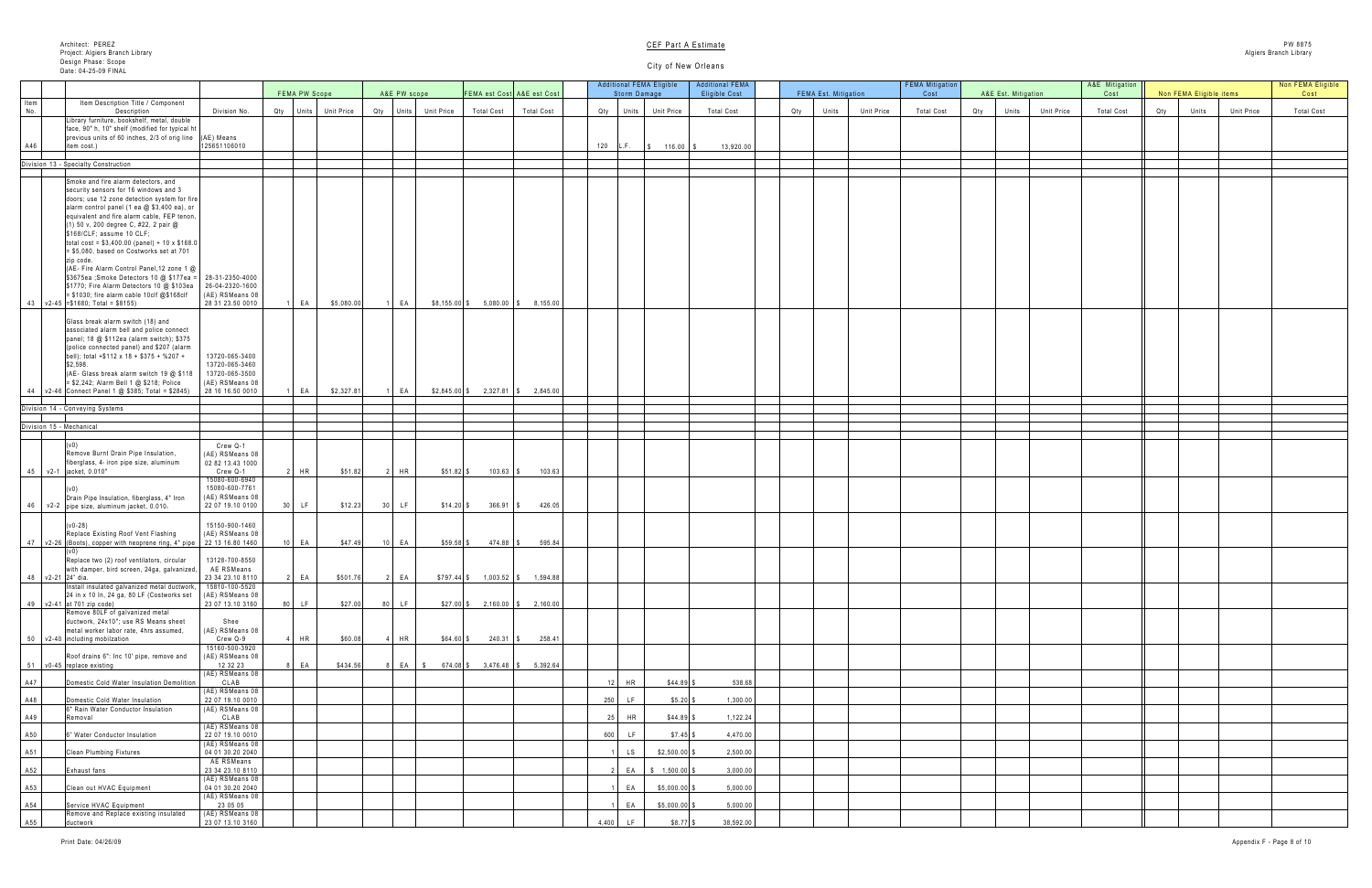|     | A&E Est. Mitigation |            | A&E Mitigation<br>Cost |     | Non FEMA Eligible items |            | Non FEMA Eligible<br>Cost |
|-----|---------------------|------------|------------------------|-----|-------------------------|------------|---------------------------|
| Qty | Units               | Unit Price | <b>Total Cost</b>      | Qty | Units                   | Unit Price | <b>Total Cost</b>         |
|     |                     |            |                        |     |                         |            |                           |
|     |                     |            |                        |     |                         |            |                           |
|     |                     |            |                        |     |                         |            |                           |
|     |                     |            |                        |     |                         |            |                           |
|     |                     |            |                        |     |                         |            |                           |
|     |                     |            |                        |     |                         |            |                           |
|     |                     |            |                        |     |                         |            |                           |
|     |                     |            |                        |     |                         |            |                           |
|     |                     |            |                        |     |                         |            |                           |
|     |                     |            |                        |     |                         |            |                           |
|     |                     |            |                        |     |                         |            |                           |
|     |                     |            |                        |     |                         |            |                           |
|     |                     |            |                        |     |                         |            |                           |
|     |                     |            |                        |     |                         |            |                           |
|     |                     |            |                        |     |                         |            |                           |
|     |                     |            |                        |     |                         |            |                           |
|     |                     |            |                        |     |                         |            |                           |
|     |                     |            |                        |     |                         |            |                           |
|     |                     |            |                        |     |                         |            |                           |
|     |                     |            |                        |     |                         |            |                           |
|     |                     |            |                        |     |                         |            |                           |
|     |                     |            |                        |     |                         |            |                           |
|     |                     |            |                        |     |                         |            |                           |
|     |                     |            |                        |     |                         |            |                           |
|     |                     |            |                        |     |                         |            |                           |
|     |                     |            |                        |     |                         |            |                           |
|     |                     |            |                        |     |                         |            |                           |
|     |                     |            |                        |     |                         |            |                           |
|     |                     |            |                        |     |                         |            |                           |
|     |                     |            |                        |     |                         |            |                           |
|     |                     |            |                        |     |                         |            |                           |
|     |                     |            |                        |     |                         |            |                           |
|     |                     |            |                        |     |                         |            |                           |
|     |                     |            |                        |     |                         |            |                           |
|     |                     |            |                        |     |                         |            |                           |
|     |                     |            |                        |     |                         |            |                           |
|     |                     |            |                        |     |                         |            |                           |
|     |                     |            |                        |     |                         |            |                           |
|     |                     |            |                        |     |                         |            |                           |
|     |                     |            |                        |     |                         |            |                           |
|     |                     |            |                        |     |                         |            |                           |

|      |                                                                                                                 |                                     |     |                  |            |                     |                   |                   |                                          | <b>Additional FEMA Eligible</b> |                   | <b>Additional FEMA</b> |                             |                   | <b>FEMA Mitigation</b> |     |                     |                   | A&E Mitigation    | Non FEMA Eligible items |       |                   | Non FEMA Eli      |
|------|-----------------------------------------------------------------------------------------------------------------|-------------------------------------|-----|------------------|------------|---------------------|-------------------|-------------------|------------------------------------------|---------------------------------|-------------------|------------------------|-----------------------------|-------------------|------------------------|-----|---------------------|-------------------|-------------------|-------------------------|-------|-------------------|-------------------|
| Item | Item Description Title / Component                                                                              |                                     |     | FEMA PW Scope    |            | A&E PW scope        |                   |                   | FEMA est Cost A&E est Cost               | Storm Damage                    |                   | Eligible Cost          | <b>FEMA Est. Mitigation</b> |                   | Cost                   |     | A&E Est. Mitigation |                   | Cost              |                         |       |                   | Cost              |
| No.  | Description                                                                                                     | Division No.<br>(AE) RSMeans 08     | Qty | Units Unit Price |            | Qty<br>Units        | <b>Unit Price</b> | <b>Total Cost</b> | <b>Total Cost</b>                        | Qty<br>Units                    | <b>Unit Price</b> | <b>Total Cost</b>      | Qty<br>Units                | <b>Unit Price</b> | <b>Total Cost</b>      | Qty | Units               | <b>Unit Price</b> | <b>Total Cost</b> | Qty                     | Units | <b>Unit Price</b> | <b>Total Cost</b> |
| A56  | Ductwork for Diffusers Connections                                                                              | 23 31 13.13 0020                    |     |                  |            |                     |                   |                   |                                          | 500                             | $$10.00$ \        | 5,000.00               |                             |                   |                        |     |                     |                   |                   |                         |       |                   |                   |
| A57  | 24x24 Diffusers Connections                                                                                     | (AE) RSMeans 08<br>23 31 13.19 0010 |     |                  |            |                     |                   |                   |                                          | EA                              | $$228.00$ \$      | 15,960.00              |                             |                   |                        |     |                     |                   |                   |                         |       |                   |                   |
|      | Credit for FEMA Mechanical Items included                                                                       |                                     |     |                  |            |                     |                   |                   |                                          |                                 |                   |                        |                             |                   |                        |     |                     |                   |                   |                         |       |                   |                   |
|      | in other items, or replaced with complete<br>SF systems replacements under Additional                           |                                     |     |                  |            |                     |                   |                   |                                          |                                 |                   |                        |                             |                   |                        |     |                     |                   |                   |                         |       |                   |                   |
| A58  | <b>FEMA Eligible Storm</b>                                                                                      | Crew Q-9                            |     |                  |            |                     |                   |                   |                                          |                                 |                   | (7,825.73)             |                             |                   |                        |     |                     |                   |                   |                         |       |                   |                   |
|      | Secure provide additonal anchors to roof                                                                        | (AE) RSMeans 08                     |     |                  |            |                     |                   |                   |                                          |                                 |                   |                        |                             |                   |                        |     |                     |                   |                   |                         |       |                   |                   |
| 52   | $\sqrt{0-46}$ vents                                                                                             | Crew Q-9<br>07060-110-3450          |     | <b>HR</b>        | \$52.37    | $\mathsf I$ HR      | $$64.90$ :        | $314.23$ \\$      | 389.40                                   |                                 |                   |                        |                             |                   |                        |     |                     |                   |                   |                         |       |                   |                   |
|      |                                                                                                                 | (AE) RSMeans 08                     |     |                  |            |                     |                   |                   |                                          |                                 |                   |                        |                             |                   |                        |     |                     |                   |                   |                         |       |                   |                   |
| 53   | v2-20 Remove Roof Ventilators                                                                                   | 23 05 05.10 0010                    |     | $E^{\sim}$       | \$21.95    | E                   | $$21.95$ \$       | $43.90$ \\$       | 43.90                                    |                                 |                   |                        |                             |                   |                        |     |                     |                   |                   |                         |       |                   |                   |
|      | Division 16 - Electrical                                                                                        |                                     |     |                  |            |                     |                   |                   |                                          |                                 |                   |                        |                             |                   |                        |     |                     |                   |                   |                         |       |                   |                   |
|      | Construction Aid Equipment, aerial lift, truck 01-54-33-60-0120                                                 |                                     |     |                  |            |                     |                   |                   |                                          |                                 |                   |                        |                             |                   |                        |     |                     |                   |                   |                         |       |                   |                   |
|      | mount, 80'h or equivalent, and labor for light<br>$54$ $v2-52$ pole work                                        | (AE) RSMeans 08<br>01-54-33-60-0120 |     | DY               | \$462.16   | $\vert$ DY          | $$462.16$ \$      | $462.16$ \\$      | 462.16                                   |                                 |                   |                        |                             |                   |                        |     |                     |                   |                   |                         |       |                   |                   |
|      |                                                                                                                 | <b>FEMA Equipment</b><br>Rates for  |     |                  |            |                     |                   |                   |                                          |                                 |                   |                        |                             |                   |                        |     |                     |                   |                   |                         |       |                   |                   |
|      |                                                                                                                 | DR-601-LA &                         |     |                  |            |                     |                   |                   |                                          |                                 |                   |                        |                             |                   |                        |     |                     |                   |                   |                         |       |                   |                   |
|      | Construction Aid Equipment, scissors lift or<br>equivalent, and labor, for interior light                       | 1603-LA, Code<br>8491,120hrs        |     |                  |            |                     |                   |                   |                                          |                                 |                   |                        |                             |                   |                        |     |                     |                   |                   |                         |       |                   |                   |
|      | fixtures replacement                                                                                            | @\$11.80/hr                         |     |                  |            |                     |                   |                   |                                          |                                 |                   |                        |                             |                   |                        |     |                     |                   |                   |                         |       |                   |                   |
|      | $(AE: Raised E-2$ Crew to 120hrs to match $(AE)$ RSMeans 08<br>$55$ $\sqrt{2-51}$ rental hrs inof 120hr in PW). | 01-54-33-60-0010                    |     | $E_A$            | \$6,782.40 | EA                  |                   |                   | $$6,782.40$ \$ 6,782.40 \$ 6,782.40      |                                 |                   |                        |                             |                   |                        |     |                     |                   |                   |                         |       |                   |                   |
|      | Rewiring after demolition (in addition to<br>those to be replaced pedestal duplex                               |                                     |     |                  |            |                     |                   |                   |                                          |                                 |                   |                        |                             |                   |                        |     |                     |                   |                   |                         |       |                   |                   |
|      | receptacles, phone jacks and voice/data                                                                         | 50-17-53-2900                       |     |                  |            |                     |                   |                   |                                          |                                 |                   |                        |                             |                   |                        |     |                     |                   |                   |                         |       |                   |                   |
|      | outlets; assumptions: 33% of SF<br>56 v2-44 area, \$17.50sf [3/4 unit cost]                                     | (AE) RSMeans 08<br>26 05 90         |     | $3,475$ SF       |            | $$15.68$ $3,475$ SF |                   |                   | $$15.68$ $$54,488.00$ $$54,488.00$       | 3,254<br>SF                     | $$15.68$ $$$      | 51,022.72              |                             |                   |                        |     |                     |                   |                   |                         |       |                   |                   |
|      | Rewiring after demolition (in addition to<br>those to be replaced pedestal duplex                               |                                     |     |                  |            |                     |                   |                   |                                          |                                 |                   |                        |                             |                   |                        |     |                     |                   |                   |                         |       |                   |                   |
|      | receptacles, phone jacks and voice/data                                                                         | 50-17-53-2900                       |     |                  |            |                     |                   |                   |                                          |                                 |                   |                        |                             |                   |                        |     |                     |                   |                   |                         |       |                   |                   |
|      | outlets; assumptions: 5% of SF<br>57   v2-8  area,\$17.50sf [¾ unit cost]                                       | (AE) RSMeans 08<br>26 05 90         |     | 771 SF           |            | $$15.68$ $3,475$ SF |                   |                   | $$15.68$ $$$ $12,089.28$ $$$ $54,488.00$ |                                 |                   |                        |                             |                   |                        |     |                     |                   |                   |                         |       |                   |                   |
|      | Remove/demolish damaged electrical                                                                              |                                     |     |                  |            |                     |                   |                   |                                          |                                 |                   |                        |                             |                   |                        |     |                     |                   |                   |                         |       |                   |                   |
|      | Components (such as pedestal duplex<br>receptacles, phone jacks and voice/data                                  |                                     |     |                  |            |                     |                   |                   |                                          |                                 |                   |                        |                             |                   |                        |     |                     |                   |                   |                         |       |                   |                   |
|      | outlets and associated components/wiring);<br>assumptions: SF of 164' x 94', 3% of                              | 50-17-153-2900<br>(AE) RSMeans 08   |     |                  |            |                     |                   |                   |                                          |                                 |                   |                        |                             |                   |                        |     |                     |                   |                   |                         |       |                   |                   |
|      | 58 v2-7 \$17.50sf [3/4 unit cost]                                                                               | 26 05 05.10 0010   15,416   SF   \$ |     |                  |            | $0.47$ 15,416 SF \$ |                   |                   | $0.47$   \$ 7,251.69   \$ 7,251.69       |                                 |                   |                        |                             |                   |                        |     |                     |                   |                   |                         |       |                   |                   |
|      | Provide Baseline Electric evaluation, to<br>assure safety and functionality, before and                         | Covered by Part<br>B.1 (1% of       |     |                  |            |                     |                   |                   |                                          |                                 |                   |                        |                             |                   |                        |     |                     |                   |                   |                         |       |                   |                   |
|      | after construction and reports (on<br>59 v2-6 conditions and tests evaluations)                                 | constuction<br>estimate)            |     | $E^A$            |            |                     |                   |                   |                                          |                                 |                   |                        |                             |                   |                        |     |                     |                   |                   |                         |       |                   |                   |
|      |                                                                                                                 | D5020-125-0560                      |     |                  |            |                     |                   |                   |                                          |                                 |                   |                        |                             |                   |                        |     |                     |                   |                   |                         |       |                   |                   |
|      | Replace Electrical Receptacle Outlets,<br>$60$ $\sqrt{2-42}$ duplex,120V grounded, 20A                          | (AE) RSMeans 08<br>26 05 90.10 4500 |     | 14   EA          | \$191.74   | $14$ EA             | $$191.74$ \$      |                   | $2,684.42$ \$ 2,684.42                   |                                 |                   |                        |                             |                   |                        |     |                     |                   |                   |                         |       |                   |                   |
|      | Replace Electrical Receptacle Outlets,                                                                          | D5020-125-0560<br>(AE) RSMeans 08   |     |                  |            |                     |                   |                   |                                          |                                 |                   |                        |                             |                   |                        |     |                     |                   |                   |                         |       |                   |                   |
|      | 61   $v2-9$  duplex, 120 V grounded, 20A                                                                        | 26 05 90.10 4500                    |     | 6 EA             | \$191.74   | 6 EA                | $$191.74$ \$      |                   | $1,150.46$ \$ $1,150.46$                 |                                 |                   |                        |                             |                   |                        |     |                     |                   |                   |                         |       |                   |                   |
|      | $(v0-36)$<br>Replace 2'x 4' recessed fluorescent light                                                          | 16510-440-1500                      |     |                  |            |                     |                   |                   |                                          |                                 |                   |                        |                             |                   |                        |     |                     |                   |                   |                         |       |                   |                   |
|      | fixture with four (4) 40W, CW lamps with<br>62 v2-34 acrylic lens                                               | (AE) RSMeans 08<br>26 56 13.50 0600 |     | $50$ EA          | \$177.41   | 50 EA               |                   |                   | $$177.41$ \$ 8,870.40 \\ \$ 8,870.40 \   |                                 |                   |                        |                             |                   |                        |     |                     |                   |                   |                         |       |                   |                   |
|      |                                                                                                                 | 16520-300-2000                      |     |                  |            |                     |                   |                   |                                          |                                 |                   |                        |                             |                   |                        |     |                     |                   |                   |                         |       |                   |                   |
|      | Exterior Light Fixtures, metal halide, 400W,<br>63 $\sqrt{2}$ -14 with ballast and lamp                         | (AE) RSMeans 08<br>26 56 23.20 1180 |     | $\parallel$ EA   | \$560.00   | $2$ EA              | $$560.00$ \$      |                   | $1,120.00$ \$ $1,120.00$                 |                                 |                   |                        |                             |                   |                        |     |                     |                   |                   |                         |       |                   |                   |
|      | Realign (1) 30' steel light pole with (2) light                                                                 |                                     |     |                  |            |                     |                   |                   |                                          |                                 |                   |                        |                             |                   |                        |     |                     |                   |                   |                         |       |                   |                   |
|      | fixtures, 1/5 material cost, full labor and                                                                     |                                     |     |                  |            |                     |                   |                   |                                          |                                 |                   |                        |                             |                   |                        |     |                     |                   |                   |                         |       |                   |                   |
|      | equipment, plus the overhead and profit<br>multiplier of 1.2 referenced In the code                             | 16520-300-4800<br>(AE) RSMeans 08   |     |                  |            |                     |                   |                   |                                          |                                 |                   |                        |                             |                   |                        |     |                     |                   |                   |                         |       |                   |                   |
|      | 64   v2-15   ((\$360 + \$66.5+1 /5`\$1,075) 1.2)                                                                | 26 56 23.20 1180                    |     | $F_A$            | \$689.92   | <b>FA</b>           | $$689.92$ \$      | $689.92$ \$       | 689.92                                   |                                 |                   |                        |                             |                   |                        |     |                     |                   |                   |                         |       |                   |                   |
|      |                                                                                                                 | 16520-300-4800<br>(AE) RSMeans 08   |     |                  |            |                     |                   |                   |                                          |                                 |                   |                        |                             |                   |                        |     |                     |                   |                   |                         |       |                   |                   |
|      | 65 v2-12 Steel Pole, galvanize, 30'H                                                                            | (AE) RSMeans 08<br>26 56 23.36 1400 |     | E A              | \$1,612.80 | FA                  | $$1,612.80$ \ \$  | $1,612.80$ \$     | 1,612.80                                 |                                 |                   |                        |                             |                   |                        |     |                     |                   |                   |                         |       |                   |                   |
|      |                                                                                                                 | 16520-300-5400                      |     |                  |            |                     |                   |                   |                                          |                                 |                   |                        |                             |                   |                        |     |                     |                   |                   |                         |       |                   |                   |
|      | 66 v2-13 Steel Pole Bracket Arms, 1 Arm                                                                         | (AE) RSMeans 08<br>26 56 23.36 1400 |     | E A              | \$203.39   | EA                  | $$203.39$ \$      | $203.39$ \$       | 203.39                                   |                                 |                   |                        |                             |                   |                        |     |                     |                   |                   |                         |       |                   |                   |
|      | Replace telephone jacks, 8-pin, (\$17.40                                                                        | 16700-2370<br>16710-7000            |     |                  |            |                     |                   |                   |                                          |                                 |                   |                        |                             |                   |                        |     |                     |                   |                   |                         |       |                   |                   |
|      | each) 200LF Category 5, #24, 4 pair solid                                                                       | (AE) RSMeans 08                     |     |                  |            |                     |                   |                   |                                          |                                 |                   |                        |                             |                   |                        |     |                     |                   |                   |                         |       |                   |                   |
|      | 67   v2-43   wire (\$55.80/100. LF)                                                                             | 26 05 90.10 4900                    |     | $12$ EA          | \$115.58   | EA                  | $$115.58$ \$      | $1,387.01$ \$     | 693.50                                   |                                 |                   |                        |                             |                   |                        |     |                     |                   |                   |                         |       |                   |                   |